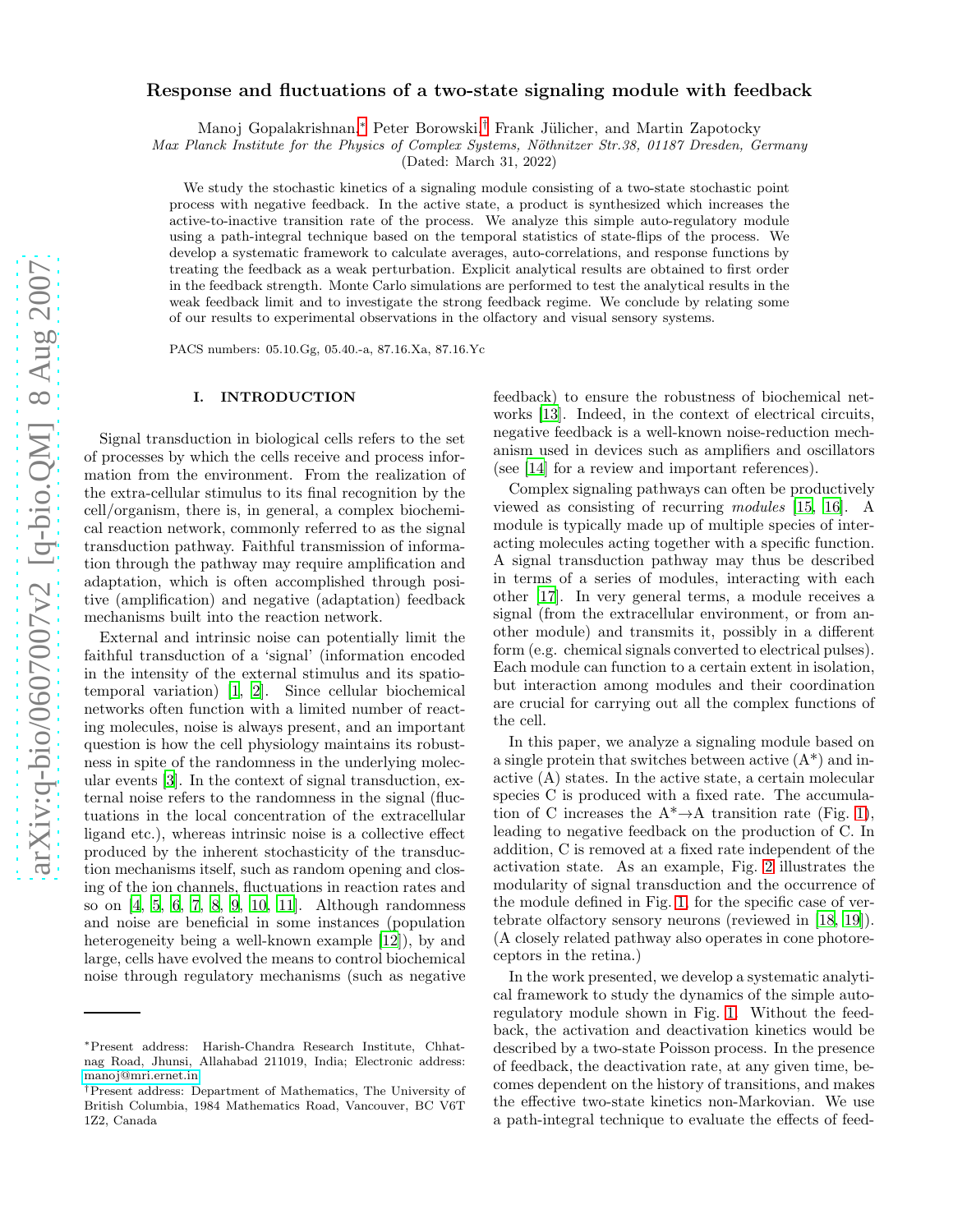

<span id="page-1-0"></span>FIG. 1: The simple two-component auto-regulatory signaling module with negative feedback studied in this paper. The product C (with concentration  $c$ ), generated with rate  $J$  in the active state  $A^*$ , enhances the deactivation rate  $R_-.$  C is removed with a rate  $\bar{\lambda}$  independent of the activation state of A. An input signal encoded in a temporal change  $R_+(t)$  is transduced into an output signal  $c(t)$ .



<span id="page-1-1"></span>FIG. 2: A schematic representation of the modularity of signal transduction in olfactory sensory neurons. (The arrows with + sign indicate enhancement of the reaction rates, arrows without signs indicate the direction of the reactions in the conventional sense.) After binding of an odorant (external stimulus) to the receptor R, the enzyme adenylate cyclase (AC) is activated and produces the 'second messenger' cAMP, leading in turn to the opening of cyclic-nucleotide-gated (CNG) ion channels and to the depolarization of the cell membrane. Two negative feedback mechanisms (reviewed in [\[20\]](#page-13-19)) are shown in the figure: (i) cAMP-activated kinase phosphorylates (and therefore deactivates) the receptor R, (ii)  $Ca^{2+}$  ions bound to calmodulin inhibit the  $Ca^{2+}$  channels, which is crucial for adaptation to repeated odorant stimuli [\[21](#page-13-20), [22](#page-13-21)]. The signal transduction pathway can be viewed as consisting of two modules of the type shown in Fig. [1,](#page-1-0) connected in series.

back perturbatively, which enables us to derive the noise from the dynamics of the system. This is in contrast to stochastic analysis of biochemical networks based on Langevin equations [\[23](#page-13-22)] with additive white noise (see, e.g. [\[17,](#page-13-16) [24](#page-13-23)]).

We obtain explicit analytical expressions for the different statistical averages as well as correlation and response functions of the module in the limit of weak feedback. We also perform Monte Carlo simulations to test the analytical results in the weak feedback limit and to investigate

the strong feedback regime. The path-integral formalism we develop is similar to the one described in [\[25\]](#page-13-24), and the system considered is the same as in [\[9\]](#page-13-8). The calculations in [\[9\]](#page-13-8), however, focus on steady state probability distributions rather than temporal correlations.

The paper is arranged into four sections. Sec. [II](#page-1-2) provides a brief description of our simple model of a stochastic signaling module with feedback. All important quantities are introduced and the notation is defined. In Sec. [III,](#page-3-0) we present and develop the path-integral formalism. In Sec. [IV,](#page-4-0) we compute the different Green's functions using this formalism to first order in feedback strength. Sec. [V](#page-6-0) is devoted to the calculation of the averages and correlation functions, and Sec. [VI](#page-7-0) contains the calculation of the response functions. Sec. [VII](#page-8-0) presents the results of Monte Carlo simulations and their comparison to analytical results. Our conclusions and outlook for further extensions are presented in Sec. [VIII.](#page-12-0) Four appendices detail some of the analytical calculations.

# <span id="page-1-2"></span>II. TWO-STATE MODEL: GENERAL SET-UP

We describe our model of a two-state signaling module using the example of an ion channel connected to a small cellular compartment (Fig. [3\)](#page-1-3). The channel on the



<span id="page-1-3"></span>FIG. 3: A channel in the open state permits the entry of ions (rate  $J$ ) into a small compartment of volume  $V$ . The ions, once inside, increase the closing rate of the channel, and are also removed from the compartment at a constant rate  $\lambda$ .

cell membrane exists in one of two conformational states: open, when the ions enter through the channel, and closed when this is not allowed. The state of the channel at time t is represented by  $S(t)$ , with  $S = 1$  being the open state and  $S = 0$ , the closed state. The  $0 \rightarrow 1$  transition takes place with a rate  $R_+$ , and the reverse transition  $1 \rightarrow 0$ occurs with a rate  $R_$ . Let us denote by  $\bar{c}(\bar{t})$ , the ion (which in the case of the olfactory signaling pathway is  $Ca^{2+}$ ) concentration inside the compartment at time  $\bar{t}$ . The kinetics of  $\bar{c}$  is described by the equation

<span id="page-1-4"></span>
$$
\frac{d\bar{c}}{d\bar{t}} = \frac{J}{V}S(\bar{t}) - \bar{\lambda}\bar{c}(\bar{t}).
$$
\n(1)

In the above equation, J represents the molar current of ions entering the cell through the channel in the open state,  $\lambda$  represents the total rate of removal of ions by membrane pumps, and  $V$  is the volume of the compartment. The channel kinetics is specified by the opening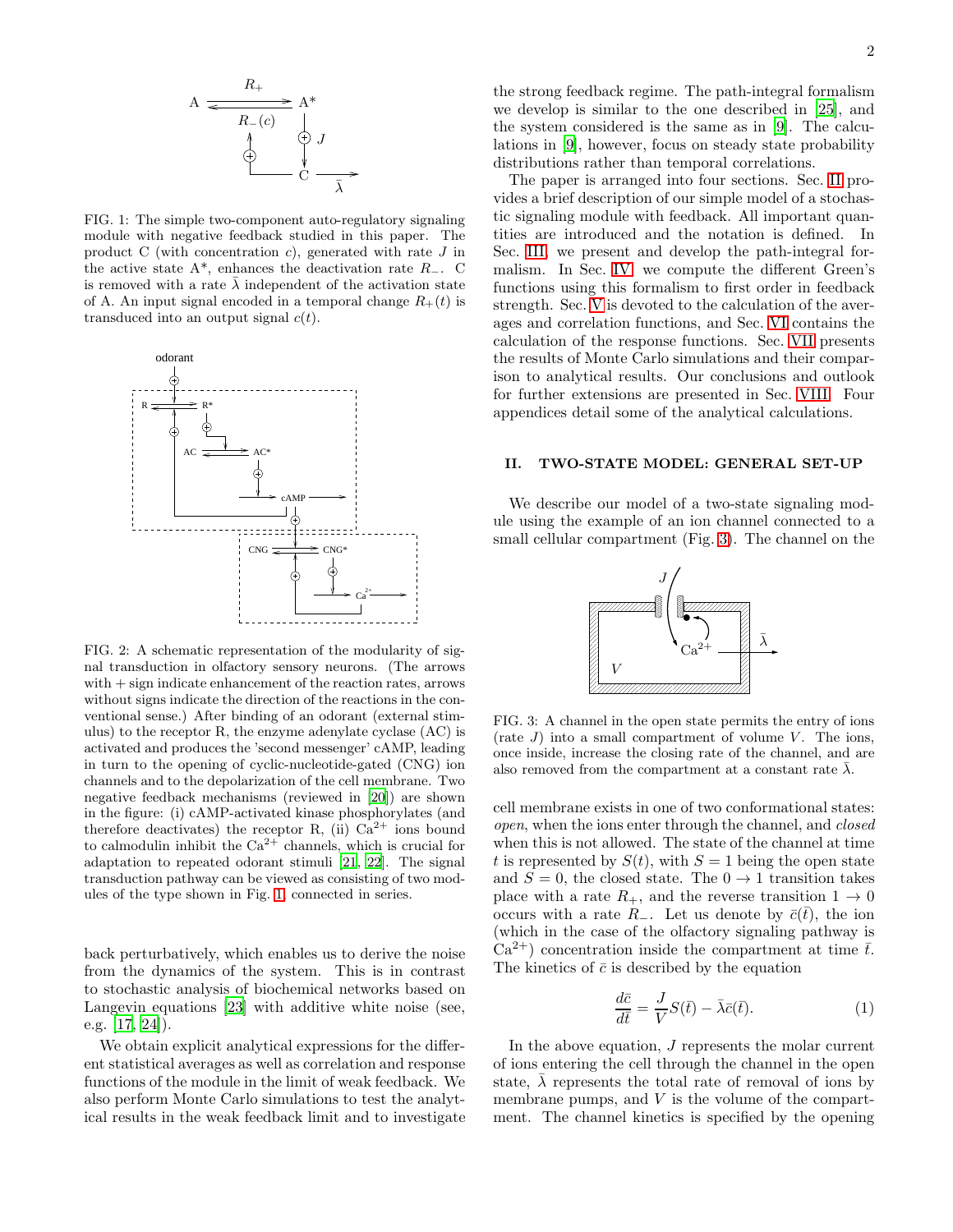rate  $R_+$  and closing rate  $R_-.$  We assume the existence of a negative feedback corresponding to a rate  $R_$  that increases with increasing ion concentration. If the effect of the feedback is weak, one may expand to linear order and write

<span id="page-2-0"></span>
$$
R_{-}(\bar{c}) \approx R_{-}^{0} + \bar{\alpha}\bar{c}(\bar{t}), \tag{2}
$$

where  $R_{-}^{0}$  is the closing rate of the channel when  $\overline{no}$  ions are present in the compartment and the coupling parameter  $\bar{\alpha}$  specifies the feedback strength. We further assume that, in general, an external signal is received by the module as a change in the opening rate (due, e.g., to the binding of extracellular ligands to the channel). We may write

<span id="page-2-1"></span>
$$
R_{+}(\bar{\phi}) = R_{+}^{0} + \bar{\phi}(\bar{t}), \tag{3}
$$

where  $R_+^0$  is the intrinsic opening rate of the channel in the absence of external stimulus, and  $\bar{\phi}(\bar{t})$  defines the stimulus. Eqs. [1,](#page-1-4) [2](#page-2-0) and [3](#page-2-1) specify the dynamics of the problem.

It is now convenient to adopt a dimensionless formulation of the problem. The inverse of the intrinsic closing rate  $R_-^0$  is chosen as the unit of time and the ratio  $J/(\bar \lambda V)$ (i.e. the maximum achievable ion concentration) is the unit of  $\bar{c}$ . Using these two quantities, we scale all the other parameters, and the complete list of dimensionless parameters is given below:

$$
c = \frac{\bar{\lambda}V}{J}\bar{c}; \quad \alpha = \frac{\bar{\alpha}J/V}{\bar{\lambda}R_{-}^{0}}; \quad \lambda = \frac{\bar{\lambda}}{R_{-}^{0}}; \quad \phi = \frac{\bar{\phi}}{R_{-}^{0}};
$$

$$
r_{+} = \frac{R_{+}}{R_{-}^{0}}; \quad r_{-} = \frac{R_{-}}{R_{-}^{0}} = 1 + \alpha c; \quad t = R_{-}^{0}\bar{t}.
$$
 (4)

The dynamical equation for  $c(t)$  is then simplified to  $\frac{dc}{dt} =$  $\lambda(S(t) - c(t))$ , with the solution

<span id="page-2-3"></span>
$$
c(t) = \lambda \int_{-\infty}^{t} e^{-\lambda(t - t')} S(t') dt'. \tag{5}
$$

Fig. [4](#page-2-2) shows two typical time evolution curves of  $S(t)$ and c(t). Note, from Eq. [5,](#page-2-3) that in the limit  $\lambda \to \infty$ ,  $c(t) \approx S(t)$ , which is illustrated in Fig. [4.](#page-2-2) In this limit, the  $Ca^{2+}$  is drained from the compartment as soon as the channel closes, and consequently, the time evolution of  $c(t)$  closely follows the channel state. In this sense,  $\lambda$  is an important control parameter in our model, and determines how much the dynamic characteristics of  $c(t)$  (including fluctuations and response functions) are tied to the corresponding quantities for the channel state. These aspects will be discussed more in Sec. [V](#page-6-0) and later.

The combined set of Eqs. [1](#page-1-4)[-3](#page-2-1) describe the kinetics of  $S(t)$ , which may be characterized using, for instance, the *n*-point functions  $(n = 1, 2, ...)$ :  $\langle S(t_0)...S(t_{n-1})\rangle$ . The corresponding functions for  $c(t)$  are then easily computed from these using Eq. [5:](#page-2-3)

<span id="page-2-5"></span>
$$
\langle c(t_0)...c(t_{n-1})\rangle = \lambda^n e^{-\lambda(t_0+\cdots+t_{n-1})} \times
$$

$$
\int_{-\infty}^{t_0} dt'_0 ... \int_{-\infty}^{t_{n-1}} dt'_{n-1} e^{\lambda(t'_0+\cdots+t'_{n-1})} \langle S(t'_0)...S(t'_{n-1})\rangle.(6)
$$



<span id="page-2-2"></span>FIG. 4: The figure illustrates the kinetics of channel openings and Ca<sup>2+</sup> concentration for two typical runs, with  $r_{+} = 0.5$ and  $\lambda = 5$  (top and middle) and  $\lambda = 0.5$  (top and bottom) in the absence of feedback  $(\alpha = 0)$ . Note that for larger  $\lambda$ ,  $c(t)$ almost follows the step-like kinetics of  $S(t)$ .

The angular brackets  $\langle \cdots \rangle$  represent statistical averaging over the different temporal histories of the process. In particular, when the external signal is time-independent, the system reaches a steady state, where the one-point functions  $\langle S \rangle$  and  $\langle c \rangle$  are constants, while the autocorrelation and cross-correlation functions

<span id="page-2-4"></span>
$$
\mathcal{C}_S(t) = \lim_{t_0 \to \infty} \langle S(t_0)S(t_0 + t) \rangle - \langle S \rangle^2,
$$
  
\n
$$
\mathcal{C}_c(t) = \lim_{t_0 \to \infty} \langle c(t_0)c(t_0 + t) \rangle - \langle c \rangle^2,
$$
  
\n
$$
\mathcal{C}_{Sc}(t) = \lim_{t_0 \to \infty} \langle S(t_0)c(t_0 + t) \rangle - \langle S \rangle \langle c \rangle,
$$
 (7)

are stationary in time. In particular it also follows from Eq. [5](#page-2-3) that

$$
\langle c \rangle = \langle S \rangle \tag{8}
$$

in the steady state. We may also define the power spectral densities for the fluctuations in  $S$  and  $c$  from the stationary auto-correlation functions, for example,

<span id="page-2-6"></span>
$$
P_c(\omega) = 2 \int_0^\infty C_c(t) \cos(\omega t) dt = \frac{\lambda^2}{\lambda^2 + \omega^2} P_S(\omega), \quad (9)
$$

where the relation between  $P_c$  and  $P<sub>S</sub>$  follows from Eq. [5.](#page-2-3) Note that for  $\omega \ll \lambda$ ,  $P_c \simeq P_S$ , whereas when  $\omega \gg \lambda$ ,  $P_c \sim \omega^{-2} P_S$ . This has an interesting physical interpretation: when  $\lambda$  is small over the time scales of interest,  $Ca^{2+}$  kinetics is slow, and this effectively suppresses the power-spectrum at larger frequencies compared to the case of large  $\lambda$ .

The response of the system to a time-dependent external perturbation  $\phi(t)$  is  $\langle S(t) \rangle^{\phi} - \langle S \rangle$  and  $\langle c(t) \rangle^{\phi} - \langle c \rangle$ , where the superscript  $\phi$  indicates that the function needs to be evaluated in the presence of the perturbation. When the external signal is weak, i.e.  $\phi(t) \ll r_+$ , the response is characterized using the linear response functions  $\chi_S(t)$  and  $\chi_c(t)$  defined through the following rela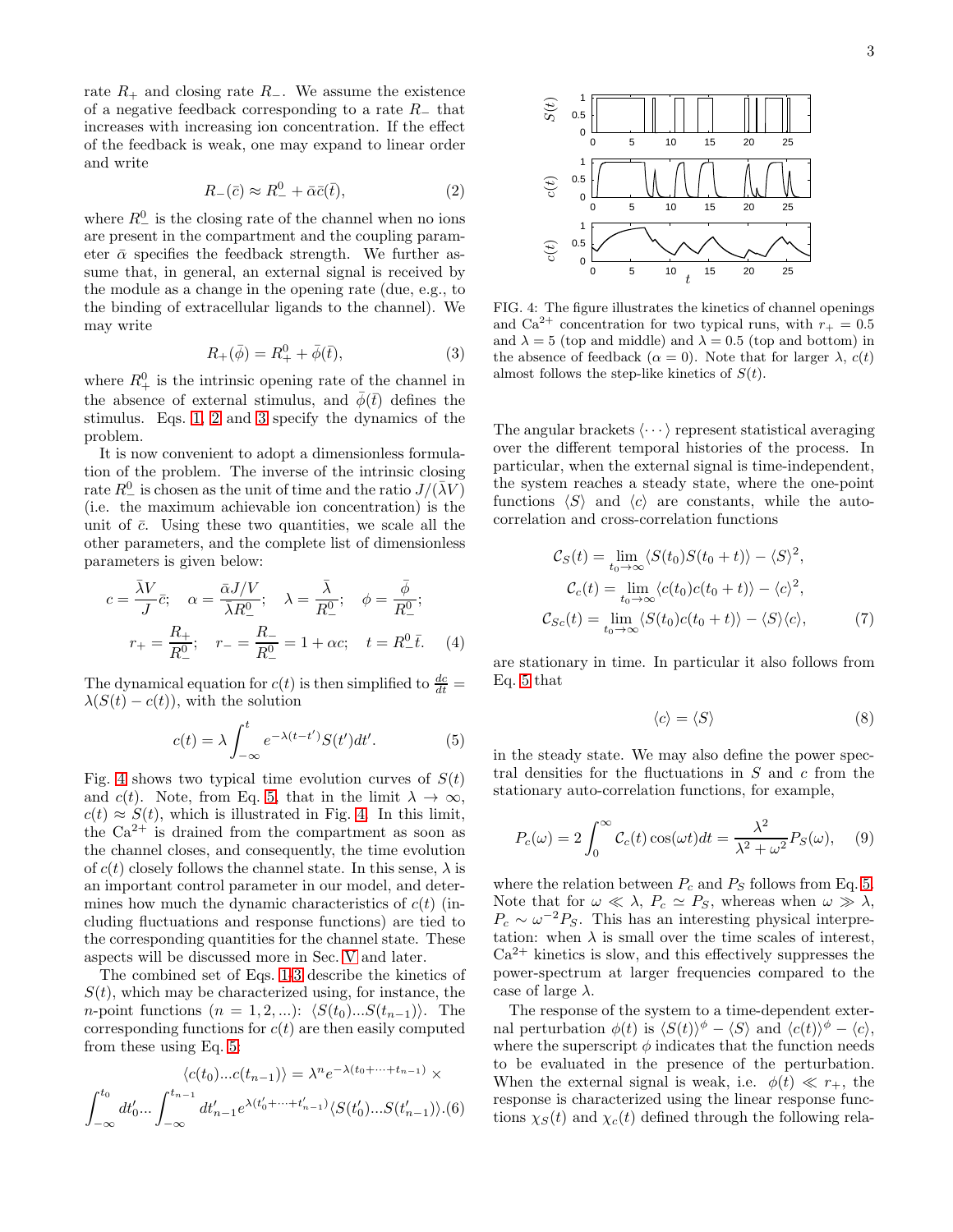tions:

$$
\chi_S(t) = \frac{d}{dt} \lim_{\phi \to 0} \frac{1}{\phi} \left( \langle S \rangle^{\phi} - \langle S \rangle \right),
$$
  

$$
\chi_c(t) = \frac{d}{dt} \lim_{\phi \to 0} \frac{1}{\phi} \left( \langle c \rangle^{\phi} - \langle c \rangle \right).
$$
 (10)

Using Eq. [5,](#page-2-3) the following relation between the response functions is also easily proved:

<span id="page-3-8"></span>
$$
\chi_c(t) = \lambda \int_0^t \chi_S(t') e^{-\lambda(t - t')} dt'. \tag{11}
$$

In the following sections, we present explicit calculations of the correlation and linear response functions of the model in the presence of feedback. Most of the specific results in this paper are derived for a constant  $r_{+}$ .

#### <span id="page-3-0"></span>III. PATH-INTEGRAL FORMULATION

We start by introducing the propagator  $\Pi_{ij}(t_0, c_0; t, c)$ with  $i, j = \{0, 1\}$  that gives the probability density to find  $S(t) = j$  and  $c(t) = c$  given that  $S(t_0) = i$  and  $c(t_0) = c_0$ . The mean open fraction of the channel in steady state can be written as

<span id="page-3-5"></span>
$$
\langle S \rangle = \int_0^1 \Pi_{i1}(-\infty, c_0; 0, c) dc \tag{12}
$$

and is independent of i and  $c_0$ . We define two different mean values of the concentration  $c$ , namely the mean concentrations during periods when the channel is closed and open, respectively, starting from a special initial state  $S(t = 0) = 0, c(t = 0) = 0:$ 

$$
\langle c(t) \rangle_0 = \int_0^1 \Pi_{i0}(0, 0; t, c)c \, dc,
$$
  

$$
\langle c(t) \rangle_1 = \int_0^1 \Pi_{i1}(0, 0; t, c)c \, dc.
$$
 (13)

The auto-correlation function of S in steady state is

<span id="page-3-4"></span>
$$
\langle S(0)S(t)\rangle = \int_0^1 dc \int_0^1 dc_1 \Pi_{i1}(-\infty, c_0; 0, c_1) \Pi_{11}(0, c_1; t, c).
$$
\n(14)

The linear response function can be written using a step function  $r_+ \to r_+ + \phi(t)$  (with  $\phi(t) = \phi_0 \theta(t)$ ) as a stimulus:

$$
\chi_S(t) = \frac{\partial}{\partial t} \left. \frac{\partial}{\partial \phi_0} \right|_{\phi_0 = 0} \sum_j \int_0^1 dc \int_0^1 dc_1 \Pi_{ij}(-\infty, c_0; 0, c_1) \times \Pi_{j1}^{\phi_0}(0, c_1; t, c).
$$
\n(15)

In order to formulate a path-integral representation of the propagator, we define the functional  $\mathcal{P}_{ij}[t_0, t; \{\tau_k\}_{k=1}^N; c_0; N]$  of  $S(t)$  with  $t > t_0$ . It represents the probability that a certain time evolution of the <span id="page-3-9"></span>system from  $S(t_0) = i$  and  $c(t_0) = c_0$  to  $S(t) = j$  is realized. This time evolution is characterized by the set of times  $\{\tau_k\}_{k=1}^N$  at which the state switches from  $S=0$  to 1 or from  $S = 1$  to 0. The number N represents the total number of such state changes in the time interval  $[t_0, t]$ and is even if  $i = j$  and odd otherwise. The propagator  $\Pi_{ij}(t_0, c_0; t, c)$  can be expressed as a sum over all possible realizations of  $S(t)$  as:

$$
\Pi_{ij}(t_0, c_0; t, c) = \sum_{N} \int \mathcal{D}\tau \mathcal{P}_{ij}[t_0, t; \{\tau_k\}_{k=1}^N; c_0; N] \delta[c(t) - c],
$$
\n(16)

where  $\int \mathcal{D}\tau \equiv \int_{t_0}^t d\tau_1 \int_{\tau_1}^t d\tau_2 ... \int_{\tau_{N-1}}^t d\tau_N$ .

It is convenient to introduce the reduced propagator or Green's function

<span id="page-3-3"></span>
$$
G_{ij}(t_0, c_0; t) \equiv \int_0^1 \Pi_{ij}(t_0, c_0; t, c) dc,
$$
 (17)

which can be written as

<span id="page-3-2"></span>
$$
G_{ij}(t_0, c_0; t) = \sum_{N} \int \mathcal{D}\tau \mathcal{P}_{ij}[t_0, t; \{\tau_k\}_{k=1}^{N}; c_0; N]. \quad (18)
$$

By definition the following relations hold:

<span id="page-3-1"></span>
$$
G_{01} + G_{00} = 1 = G_{10} + G_{11}.
$$
 (19)

Note that in the absence of feedback, the functionals  $\mathcal{P}_{01}$  and  $\mathcal{P}_{11}$  do not depend on c, and the history-dependence is thus absent. In this case, the expression for the n-point functions reduces to the product of Green's functions:  $\langle S(t_0)...S(t_{n-1})\rangle$  =  $G_{01}^{(0)}(-\infty,t_0)G_{11}^{(0)}(t_0,t_1)\cdots G_{11}^{(0)}(t_{n-2},t_{n-1}),$  where the superscript (0) denotes the absence of feedback (valid for the rest of the paper and all quantities) [\[44\]](#page-13-25). As special cases, the one- and two-point functions in the absence of feedback are given by

$$
\langle S(t_0) \rangle = \langle S \rangle = G_{01}^{(0)}(-\infty, t_0), \langle S(t_0)S(t) \rangle = G_{01}^{(0)}(-\infty, t_0)G_{11}^{(0)}(t_0, t),
$$
 (20)

<span id="page-3-6"></span>when  $\alpha = 0$ .

<span id="page-3-7"></span>We now write down the functionals  $\mathcal{P}_{ij}$  in the explicit form. The expressions are presented only for  $P_{00}$ , extension to the other cases are straightforward. Furthermore, since the different Green's functions are related (Eq. [19](#page-3-1) and Eq. [37](#page-5-0) later), it is enough to compute one of them. It is instructive to start with  $\alpha = 0$ , where the transitions  $0 \rightarrow 1$  and  $1 \rightarrow 0$  are characterized by the (timeinvariant) rates  $r_+$  and  $r_- = r_-^0 \equiv 1$ , respectively (in terms of scaled time). Let us consider a certain history of the process such that the channel is closed at  $t = 0$ and  $t$ , but changes state an even number  $N$  times in between, at times  $\tau_1, \tau_2, ..., \tau_N$ . First consider the interval  $[0, \tau_1]$ . The probability that the channel remains in state 0 until time  $\tau_1$  has the form  $P_0(0, \tau_1) = e^{-r_+ \tau_1}$ . Similarly, the probability of the channel to remain in state 1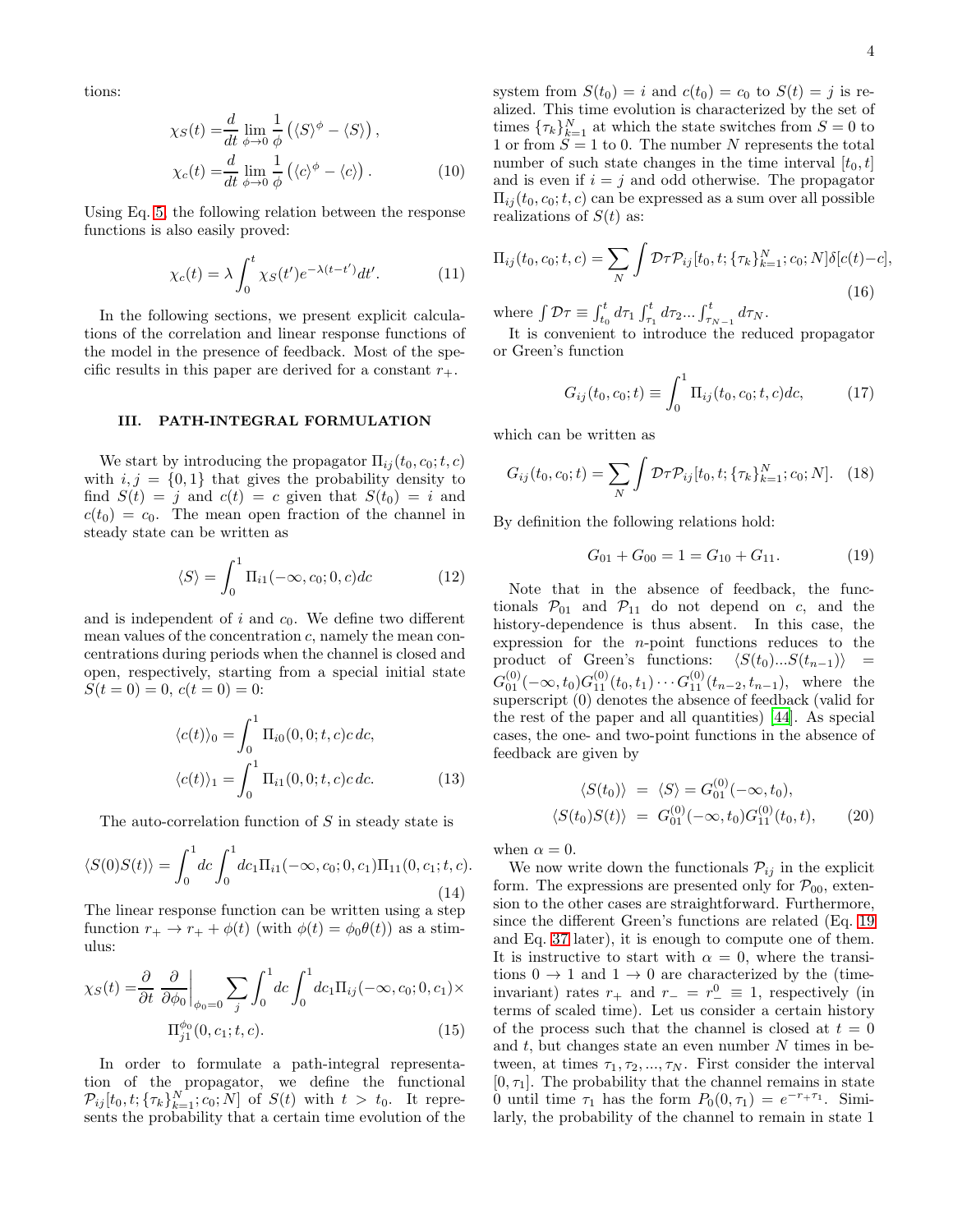during the time interval  $[\tau_1, \tau_2]$  is  $P_1(\tau_1, \tau_2) = e^{-(\tau_2 - \tau_1)}$ . The (differential) probability for the whole process is

$$
\mathcal{P}_{00}^{(0)}[0, t; \{\tau_i\}_{i=1}^N; N]d\tau_1 d\tau_2 ... d\tau_N = r_+^{\frac{N}{2}} \times \prod_{i=1}^N d\tau_i P_0(0, \tau_1) P_1(\tau_1, \tau_2) P_0(\tau_2, \tau_3) \cdots P_0(\tau_N, t). \tag{21}
$$

We now substitute for  $P_0$  and  $P_1$ , and make the transformation from flip-times  $\{\tau_i\}_{i=1}^N$  to time-interval variables  $\{t_j, t'_j\}_{j=1}^m$  with  $m = N/2$ , where the  $\{t_j\}$  denote the times, when the channel is closed and the  $\{t'_j\}$  when it is open (see Fig. [5\)](#page-4-1). The relation between the flip-times and the time intervals is summarized below:

# PSfrag replacements

$$
\tau_1 = t_1,
$$
\n
$$
\tau_i = \sum_{l=1}^{i/2} t_l + \sum_{l=1}^{i/2} t'_l \quad \text{even} \quad i \ge 2,
$$
\n
$$
\tau_j = \sum_{l=1}^{(j+1)/2} t_l + \sum_{l=1}^{(j-1)/2} t'_l \quad \text{odd} \quad j > 1.
$$
\n(22)



<span id="page-4-1"></span>FIG. 5: A schematic diagram of time evolution of  $S(t)$ , showing the time flip variables  $\tau_i$  versus the interval variables  $t_i$ and  $t_i'$ .

The Jacobian for the transformation is  $J = 1$ , as follows from Eq. [22.](#page-4-2) The probability functional thus has the form

<span id="page-4-4"></span>
$$
\mathcal{P}_{00}^{(0)}[0,t; \{t_i\}, \{t'_i\}; 2m] = r_+^m e^{-F_{00}(0,t; \{t'_i\}; m)}, \qquad (23)
$$

with the weight factor  $F_{00}$  given by

<span id="page-4-5"></span>
$$
F_{00}(0, t; \{t'_i\}; m) = r_+ t + (1 - r_+) \sum_{i=1}^m t'_i.
$$
 (24)

In the presence of the feedback-coupling to  $c(t)$ , the expression for  $\mathcal{P}_{00}$  is modified to

$$
\mathcal{P}_{00}[0, t; \{t_i\}, \{t'_i\}; c_0; 2m] = r_+^m \times
$$
  

$$
\prod_{i=2}^{2m} (1 + \alpha c(\tau_i)) e^{-F_{00} - \alpha \sum_{j=1}^{n/2m-1} \int_{\tau_j}^{\tau_{j+1}} dr c(\tau)}, \quad (25)
$$

where the prime (double prime) on the product- or sumsymbol indicates that the running index is always even (odd). The above expression may be expanded in powers of the dimensionless feedback strength  $\alpha$  as follows:

<span id="page-4-3"></span>
$$
\mathcal{P}_{00}[0, t; \{t_i\}, \{t'_i\}; c_0; 2m] = r_+^m e^{-F_{00}} \left[1 + \alpha \times \left(\sum_{i=2}^{2m} c(\tau_i) - \sum_{j=1}^{2m-1} \int_{\tau_j}^{\tau_{j+1}} d\tau c(\tau)\right)\right] + O(\alpha^2). \quad (26)
$$

Eq. [26](#page-4-3) is the basis for more specific and detailed calculations to follow in the next sections.

# <span id="page-4-0"></span>IV. COMPUTATION OF GREEN'S FUNCTIONS

#### A. Computation of  $G_{00}$

For instructive purposes, we first show how the Green's function  $G_{00}^{(0)}(0,t)$  in the absence of feedback is computed using our formalism. In this case the exact answer is easily found by solving its rate equation

<span id="page-4-8"></span>
$$
\partial_t G_{00}^{(0)} = r_- - (r_- + r_+) G_{00}^{(0)}, \tag{27}
$$

<span id="page-4-2"></span>with  $r_{-} = r_{-}^{0} = 1$  and the initial condition  $G_{00}^{(0)}(0,0) = 1$ . The solution is

<span id="page-4-7"></span>
$$
G_{00}^{(0)}(0,t) = \frac{1}{1+r_+} \left( 1 + r_+ e^{-(1+r_+)} \right). \tag{28}
$$

This Green's function can also be computed using the path-integral technique outlined previously, more specifically from Eq. [18](#page-3-2) using Eqs. [23](#page-4-4) and [24.](#page-4-5) For simplicity, let us put  $t_0 = 0$ , and define the Laplace transform of the Green's function  $\tilde{G}_{00}^{(0)}(s) = \int_0^\infty G_{00}^{(0)}(0, t)e^{-st}dt$ . The calculation is most easily done using the generalized convolution theorem presented in Appendix A (Eq. [A1\)](#page-14-0). Using this technique, the path integral in Eq. [18](#page-3-2) becomes a product in the s-space, and the result is

<span id="page-4-6"></span>
$$
\tilde{G}_{00}^{(0)}(s) = g(s+r_+),
$$
\nwith  $g(s) = \frac{1}{s} \sum_{m=0}^{\infty} \left(\frac{1}{s}\right)^m \left(\frac{r_+}{s+1-r_+}\right)^m.$  (29)

After summing the geometric series in Eq. [29,](#page-4-6) we find that  $\tilde{G}_{00}^{(0)}(s) = (s+1)/[s(s+1+r_+)],$  which, upon inversion, gives Eq. [28.](#page-4-7)

Let us now extend the previous calculation to include feedback, and compute  $G_{00}(0, c_0; t)$  to first order in  $\alpha$ :

$$
G_{00}(0, c_0; t) = G_{00}^{(0)}(0, t) + \alpha G_{00}^{(1)}(0, c_0; t) + O(\alpha^2). \tag{30}
$$

From Eq. [26](#page-4-3) and Eq. [18,](#page-3-2) we find that  $G_{00}^{(1)}(0, c_0; t)$  depends only linearly on  $c_0$ :  $G_{00}^{(1)}(0, c_0; t) = G_{00}^{(1)}(0, c_0 =$  $0;t)+c_0f(t)$ . Putting together the  $c_0$ -independent terms, we write

<span id="page-4-9"></span>
$$
G_{00}(0, c_0; t) = G_{00}(0, c_0 = 0; t) + \alpha c_0 f(t) + O(\alpha^2), \tag{31}
$$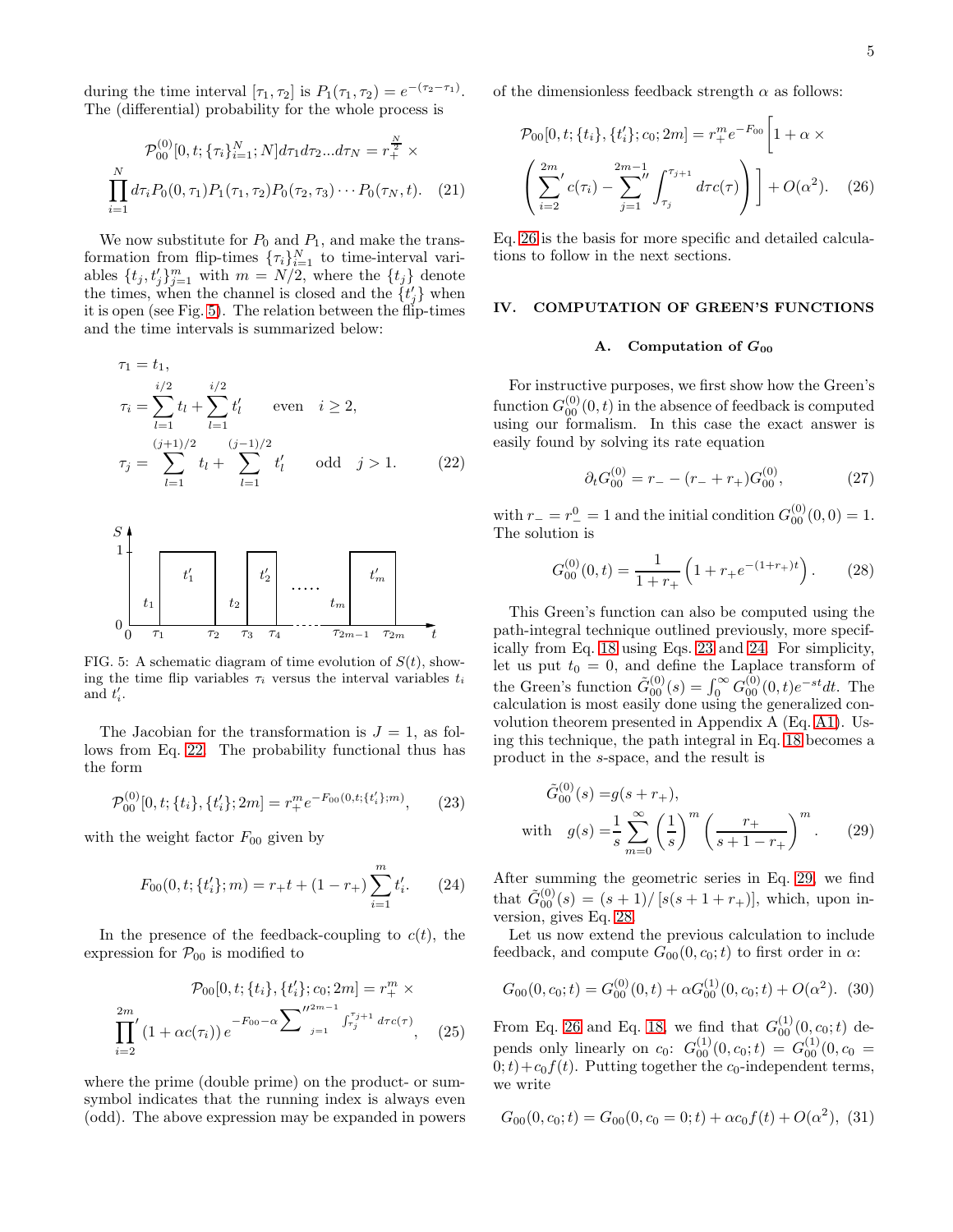where  $c_0 f(t)$  is simply the  $O(\alpha)$  term in  $G_{00}(0, c_0; t)$ , when the channel evolves in a situation with  $J \equiv 0$  so that  $r_-(t) = 1 + \alpha c_0 e^{-\lambda t}$ . Using this  $r_-(t)$ , the function  $f(t)$  is easily determined by solving the rate equation Eq. [27](#page-4-8) with the initial condition  $G_{00}(0, c_0; 0) = 1$ . The result is

$$
f(t) = \frac{r_+}{\lambda} \left( \frac{-1}{1 + r_+ - \lambda} e^{-(1 + r_+)t} + \frac{1}{1 + r_+} e^{-(1 + r_+ + \lambda)t} + \frac{\lambda}{(1 + r_+)(1 + r_+ - \lambda)} e^{-\lambda t} \right).
$$
 (32)

The function  $G_{00}(0, c_0 = 0; t)$  itself may be expressed in terms of three integrals as follows:

<span id="page-5-1"></span>
$$
G_{00}(0, c_0 = 0; t) = e^{-r_{+}t} \left( 1 + \sum_{m=1}^{\infty} r_{+}^{m} [I_0(t; m) + \alpha (I_1(t; m) - I_2(t; m))] \right) + O(\alpha^2), \quad (33)
$$

where

$$
I_0(t; m) = \int \mathcal{D}Te^{-(1-r_+) \sum_{i=1}^m t'_i},
$$
  
\n
$$
I_1(t; m) = \int \mathcal{D}Te^{-(1-r_+) \sum_{i=1}^m t'_i} \sum_{i=2}^{2m} c(\tau_i),
$$
  
\n
$$
I_2(t; m) = \int \mathcal{D}Te^{-(1-r_+) \sum_{i=1}^m t'_i} \sum_{j=1}^{2m-1} \int_{\tau_j}^{\tau_{j+1}} d\tau c(\tau).
$$
\n(34)

Note that we have introduced the compact notation  $\int \mathcal{D}T \equiv \int_0^t dt_1 \int_0^{t-t_1} dt'_1 \int_0^{t-t_1-t'_1} dt_2 ... \int_0^{t-\cdots-t_m} dt'_m$ <br>for the integration measure. The explicit calculations are done most conveniently in terms of Laplacetransformed variables, defined in the standard way:  $\tilde{f}(s) = \int_0^\infty f(t)e^{-st}dt$ . The previous Eq. [33](#page-5-1) becomes, in this notation,

$$
\tilde{G}_{00}(c_0 = 0; s) = (s + r_+)^{-1}
$$

$$
+ \sum_{m=1}^{\infty} r_+^m \left[ \tilde{I}_0(s + r_+; m) + \alpha \left( \tilde{I}_1(s + r_+; m) - \tilde{I}_2(s + r_+; m) \right) \right] + O(\alpha^2). \quad (35)
$$

<span id="page-5-4"></span>The calculation of the integrals  $\tilde{I}_0$ ,  $\tilde{I}_1$  and  $\tilde{I}_2$  is done in Appendix [A.](#page-14-1) We omit further details, and present only the final result:

<span id="page-5-3"></span>
$$
G_{00}(0, c_0 = 0; t) \equiv G_{00}^{(0)}(0, t) + \alpha G_{00}^{(1)}(0, c_0 = 0; t) = G_{00}^{(0)}(0, t) + \alpha \frac{r_+}{(1 + r_+)^2} \left[ \frac{r_+ + \lambda}{1 + r_+ + \lambda} - e^{-\lambda t} \frac{r_+ (1 + r_+)}{(1 + r_+ - \lambda)^2} \right]
$$

$$
-e^{-(1 + r_+ + \lambda)t} \frac{1 + r_+}{\lambda(1 + r_+ + \lambda)} + e^{-(1 + r_+)t} \left( \frac{(1 + r_+)(\lambda - 1)t}{1 + r_+ - \lambda} + \frac{r_+^2 - (\lambda - 1)^3 + r_+ (2 - 3\lambda + 2\lambda^2)}{\lambda(1 + r_+ - \lambda)^2} \right) + O(\alpha^2). \tag{36}
$$

### B. Relation between  $G_{11}$  and  $G_{00}$

We will now show that there is a non-trivial relation between  $G_{11}(0, c_0 = 0; t)$  and  $G_{00}(0, c_0 = 0; t)$ , as follows:

$$
G_{11}(0, c_0 = 0; t) = G_{01}(0, c_0 = 0; t) + \frac{\partial_t G_{00}(0, c_0 = 0; t)}{\partial_t G_{00}(0, c_0 = 0; t)|_{t=0}},
$$
(37)

which will be shown to be true up to  $O(\alpha)$ . To prove this, let us start with the case  $\alpha = 0$ . Then, the following

relation is true for any arbitrary  $0 \le t' \le t$ :

<span id="page-5-2"></span>
$$
G_{01}^{(0)}(0,t) = G_{00}^{(0)}(0,t')G_{01}^{(0)}(t',t) + G_{01}^{(0)}(0,t')G_{11}^{(0)}(t',t).
$$
\n(38)

Let us now take the limit of  $t' \rightarrow 0$ , and use the Taylor expansions  $G_{00}^{(0)}(0,t') = 1 + t' \frac{\partial G_{00}^{(0)}(0,t)}{\partial t} |_{t=0} + \cdots$ ,  $G_{ij}^{(0)}(t',t) = G_{ij}^{(0)}(t-t') = G_{ij}^{(0)}(0,t) - t' \frac{\partial G_{ij}^{(0)}(0,t)}{\partial t} + \cdots$  as well as the condition  $G_{01}^{(0)} = 1 - G_{00}^{(0)}$ . After substituting these back into Eq. [38,](#page-5-2) we arrive at Eq. [37.](#page-5-0)

<span id="page-5-0"></span>In the presence of feedback, Eq. [38](#page-5-2) is not true anymore because of the explicit history-dependence. However, using expansions of the two Green's functions  $G_{01}(t', c'; t)$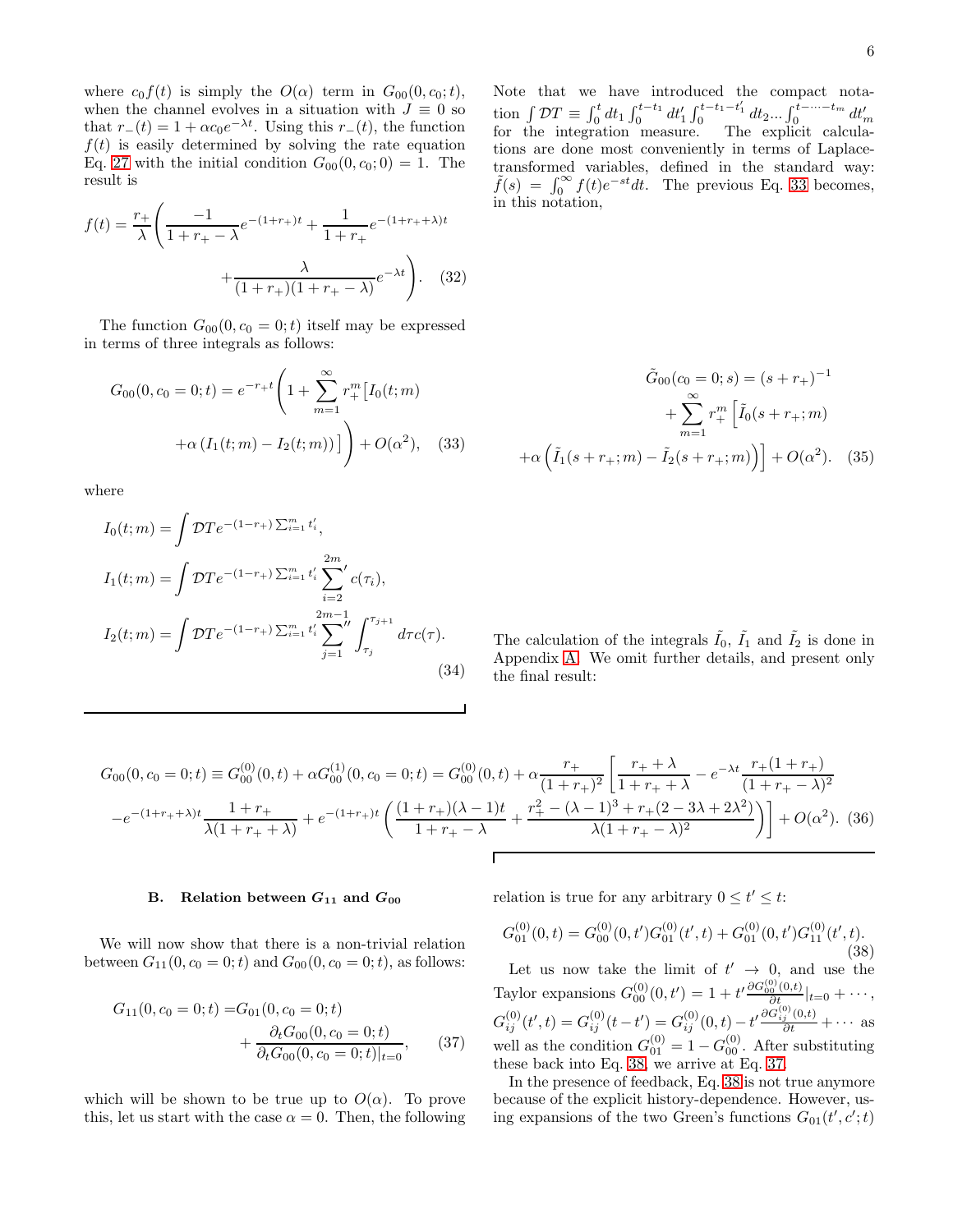and  $G_{11}(t', c'; t)$  similar to Eq. [31,](#page-4-9)

$$
G_{01}(t',c';t) = G_{01}(t',c'=0;t) + \alpha c' f_1(t-t') + O(\alpha^2),
$$
  
\n
$$
G_{11}(t',c';t) = G_{11}(t',c'=0;t) + \alpha c' f_2(t-t') + O(\alpha^2),
$$
\n(39)

Eq. [37](#page-5-0) can be shown to be valid also for  $\alpha \neq 0$  (to  $O(\alpha)$ ). The proof as well as the functions  $f_1(t)$  and  $f_2(t)$  are given in Appendix [B.](#page-16-0)

### <span id="page-6-0"></span>V. AVERAGES AND CORRELATORS

#### A. Averages and comparison to mean-field analysis

The mean fraction of open channels in the steady state is now easily found as  $\langle S \rangle = \lim_{t\to\infty} [1-G_{00}(0, c_0 = 0; t)],$ and the result is

$$
\langle S \rangle = \langle c \rangle = \frac{r_+}{1 + r_+} \times \left(1 - \alpha \frac{r_+ + \lambda}{(1 + r_+)(1 + r_+ + \lambda)}\right) + O(\alpha^2). \tag{40}
$$

For comparison, we may also compute the same quantity using the mean-field approach. In general, the steady state obeys the relation

<span id="page-6-1"></span>
$$
r_{+}(1 - \langle S \rangle) = \langle r_{-}S \rangle = \langle S \rangle + \alpha \langle cS \rangle.
$$
 (41)

In the spirit of mean-field analysis, we now assume that the fluctuations in S and c are independent,  $\langle cS \rangle$  =  $\langle c \rangle \langle S \rangle$ . Making use of the equality  $\langle c \rangle = \langle S \rangle$  in Eq. [41](#page-6-1) (valid in the steady state), one obtains a quadratic equation for  $\langle S \rangle$ . The solution is

$$
\langle S \rangle_{\rm MF} = \frac{\sqrt{(1+r_{+})^2 + 4\alpha r_{+}} - (1+r_{+})}{2\alpha}.
$$
 (42)

A small- $\alpha$  expansion of the square root gives

<span id="page-6-3"></span>
$$
\langle S \rangle_{\rm MF} = \frac{r_+}{1 + r_+} - \alpha \frac{r_+^2}{(1 + r_+)^3} + O(\alpha^2). \tag{43}
$$

The mean-field treatment can be expected to be valid if the calcium dynamics is slow compared to the channel dynamics, as in this case the calcium concentration exhibits only small fluctuations around its mean value and can be replaced by a constant (as will be seen explicitly in Eq. [52\)](#page-7-1). Indeed, the full result in Eq. [40](#page-6-2) reduces to the mean-field result in Eq. [43](#page-6-3) when  $\lambda \ll r_+$  and  $\lambda \ll 1$ . For all other values of  $\lambda$ , the mean-field analysis underestimates the effect of feedback.

A second limiting case of interest is the situation where the pump rate is large:  $\lambda \to \infty$ , in which case, from Eq. [5,](#page-2-3) we find that  $c(t) \approx S(t)$  at all times t. In this case the closing rate may be approximated as  $r_-\approx 1+\alpha$  since  $c \approx 1$  in the open state of the channel. The mean open fraction, therefore, is given by

$$
\langle S \rangle \simeq \frac{r_+}{1 + r_+ + \alpha} \approx \frac{r_+}{1 + r_+} - \alpha \frac{r_+}{(1 + r_+)^2} + O(\alpha^2). \tag{44}
$$

<span id="page-6-4"></span>It is easily verified that this expression is the limit of the one given in Eq. [40](#page-6-2) to  $O(\alpha)$  for  $\lambda \gg r_+$  and  $\lambda \gg 1$ .

Our perturbative result for the mean fraction of open channels (Eq. [40\)](#page-6-2) is contained in the results of [\[9\]](#page-13-8).

#### B. Auto-correlation functions

To compute the two-point function of S, we put the definition of the reduced propagator (Eq. [17\)](#page-3-3) into Eq. [14:](#page-3-4)

$$
\langle S(0)S(t)\rangle = \int_0^1 dc_1\Pi_{i1}(-\infty, c_0; 0, c_1)G_{11}(0, c_1; t). \tag{45}
$$

Using Eq. [39](#page-6-4) together with Eqs. [12](#page-3-5) and [13,](#page-3-6) we arrive at

<span id="page-6-5"></span>
$$
\langle S(0)S(t)\rangle = \langle S\rangle G_{11}(0, c_0 = 0; t) + \alpha \langle c\rangle_1 f_2(t) + O(\alpha^2),
$$
\n(46)

<span id="page-6-2"></span>where  $G_{11}(0, c_0 = 0; t)$  is given by Eq. [37,](#page-5-0)  $G_{00}(0, c_0 = 0; t)$ 0; t) is given by Eq. [36,](#page-5-3)  $f_2(t)$  is given by Eq. [B1](#page-16-1) and  $\langle c \rangle_1$ is the steady state value of the restricted average  $\langle c(t) \rangle_1$ (Eq. [13\)](#page-3-6) and calculated in Appendix [C.](#page-16-2) Using Eq. [46](#page-6-5) and the steady state average in Eq. [40,](#page-6-2) we find the autocorrelation function of  $S$  (Eq. [7\)](#page-2-4) to be

<span id="page-6-7"></span>
$$
\mathcal{C}_S(t) = \frac{r_+}{(1+r_+)^2} e^{-(1+r_+)t} + \alpha \left( B_1 e^{-(1+r_+)t} + C_1 e^{-\lambda t} + D_1 e^{-(1+r_+)\lambda t} + E_1 t e^{-(1+r_+)\lambda t} \right) + O(\alpha^2) \cdot (47)
$$

The coefficients  $B_1, C_1, D_1, E_1$  are given in Appendix [D.](#page-17-0) We observe that the first order correction term introduces two new time scales. Furthermore, the feedback introduces a term non-monotonic in time, whose sign depends on the relative values of  $\lambda$  and  $r_{+}$ . For  $\lambda < 1$ and  $\lambda > 1 + r_+$ ,  $E_1 > 0$ , whereas for intermediate values  $1 < \lambda < 1 + r_+, E_1 < 0$ . This term is the first indication that the feedback term introduces qualitative differences in the decay of the auto-correlation function.

The corresponding correlator for  $c(t)$  is computed from Eq. [6](#page-2-5) using the two-point function in Eq. [46.](#page-6-5) The result is

<span id="page-6-6"></span>
$$
\mathcal{C}_c(t) = \frac{r_+ \lambda}{(1 + r_+)^2 [(1 + r_+)^2 - \lambda^2]} \left( e^{-\lambda t} (1 + r_+) - \lambda e^{-(1 + r_+)t} \right) + \alpha \left( B_2 e^{-(1 + r_+)t} + C_2 e^{-\lambda t} + \lambda e^{-(1 + r_+)t} + E_2 t e^{-(1 + r_+)t} + F_2 t e^{-\lambda t} \right) + O(\alpha^2) (48)
$$

The coefficients  $B_2, C_2, D_2, E_2, F_2$  are given in Appendix [D.](#page-17-0) Similar to the previous case, the first order correction term has introduced two new time scales, and unlike the previous case, there are two non-monotonic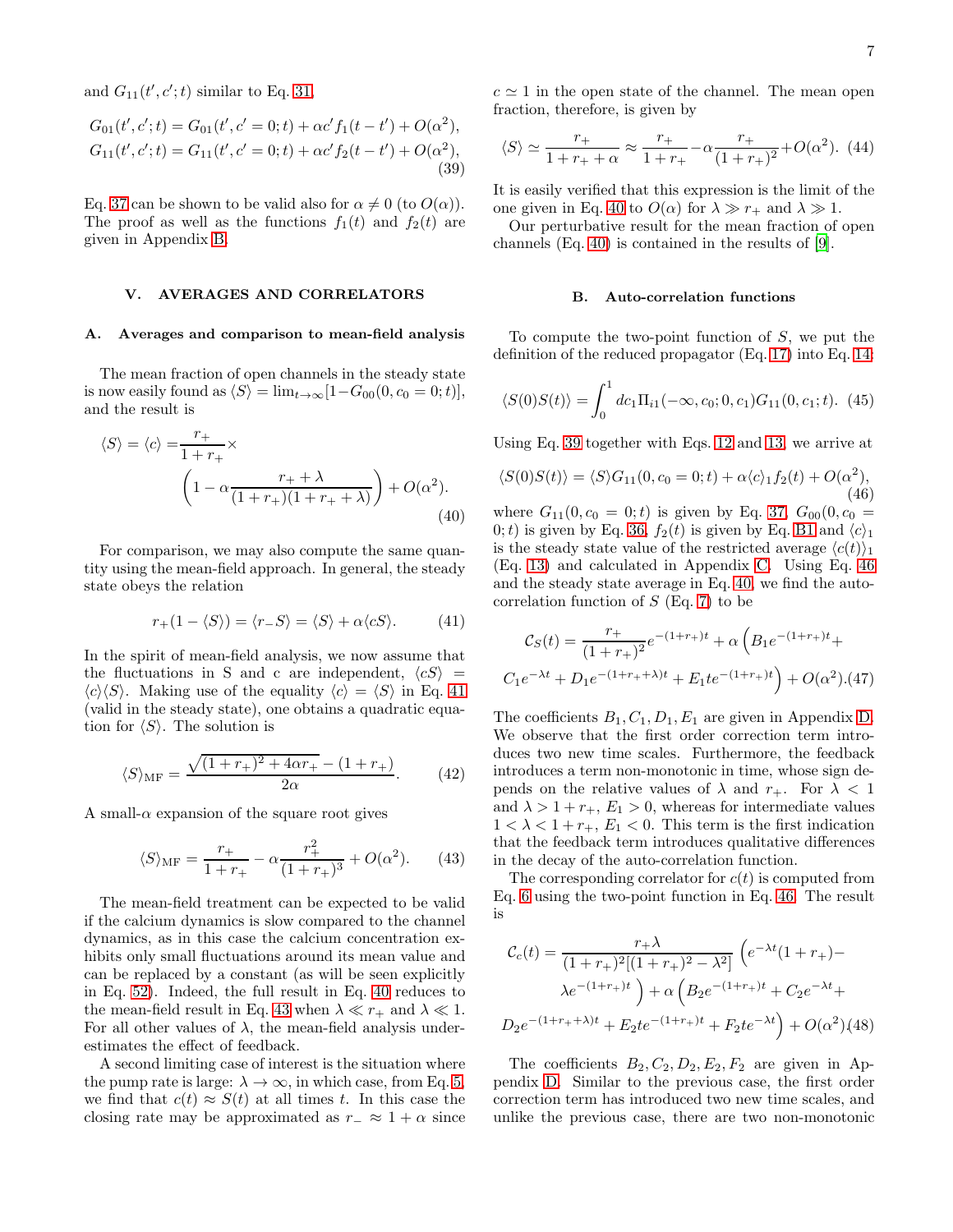terms in time. From Eq. [48](#page-6-6) and using Eq. [9,](#page-2-6) we now find the power spectrum for c-fluctuations to  $O(\alpha)$ :

$$
P_c(\omega) = 2 \frac{r_+ \lambda^2}{(1 + r_+)(\omega^2 + \lambda^2)[\omega^2 + (1 + r_+)^2]} + 2\alpha \left( \frac{B_2(1 + r_+)}{\omega^2 + (1 + r_+)^2} + \frac{C_2 \lambda}{\omega^2 + \lambda^2} + \frac{D_2(1 + r_+ + \lambda)}{\omega^2 + (1 + r_+ + \lambda)^2} + \frac{E_2[(1 + r_+)^2 - \omega^2]}{[(1 + r_+)^2 + \omega^2]^2} + \frac{F_2(\lambda^2 - \omega^2)}{(\lambda^2 + \omega^2)^2} \right) + O(\alpha^2)
$$

For large  $\omega$ ,  $P_c(\omega) \sim \omega^{-4}$ , which is true with and without feedback [\[45](#page-14-2)]. However, for small frequencies, i.e.,  $\omega \ll \lambda$  in particular, the power spectrum for c effectively decays as  $\omega^{-2}$  because large  $\lambda$  attenuates the highfrequency (but still less than  $\lambda$ ) noise.

From Appendix [D,](#page-17-0) we see that  $F_2 < 0$  always, whereas  $E_2 < 0$  for  $1 < \lambda < 1 + r_+$  and  $E_2 > 0$  for  $\lambda < 1$ and  $\lambda > 1 + r_+$ . The interplay of the time scales  $\lambda$ and  $1 + r_+$  gives rise to non-trivial time-dependence in the auto-correlation function. This results in a variety of possible time courses, examples of which can be observed in numerical simulations presented in Sec. [VII.](#page-8-0)

From the correlators Eq. [47](#page-6-7) and Eq. [48,](#page-6-6) the fluctuations are also determined easily. We define the meansquared fluctuations through

$$
(\delta S)^2 = \langle S^2 \rangle - \langle S \rangle^2 = \langle S \rangle (1 - \langle S \rangle) = C_S(0),
$$
  

$$
(\delta c)^2 = \langle c^2 \rangle - \langle c \rangle^2 = C_c(0).
$$
 (50)

The channel state fluctuation has the following characteristic: Since  $(\delta S)^2 = \langle S \rangle (1 - \langle S \rangle)$ , its maximum is always  $\frac{1}{4}$ , which is reached when  $\langle S \rangle = \frac{1}{2}$ , independent of feedback. The RMS fluctuations, to first order in  $\alpha$ are given by

$$
\delta S = \frac{\sqrt{r_+}}{1 + r_+} \left( 1 - \frac{\alpha}{2} \frac{(1 - r_+)(r_+ + \lambda)}{(1 + r_+)(1 + r_+ + \lambda)} \right) + O(\alpha^2),
$$
  
\n
$$
\delta c = \sqrt{\frac{r_+ \lambda}{(1 + r_+)^2 (1 + r_+ + \lambda)}} \left( 1 + \frac{\alpha}{2} \times \frac{r_+^3 + r_+^2 (3\lambda - 2) + r_+ (2\lambda^2 - 4\lambda - 3) - \lambda (2\lambda + 3)}{(1 + r_+)(1 + r_+ + \lambda)(1 + r_+ + 2\lambda)} \right)
$$
  
\n+ O(\alpha^2). (51)

For the channel state, we see that the first order correction term simply reverses sign at the point  $r_{+} = 1$  (when the intrinsic opening and closing rates are the same). The fluctuations are enhanced by feedback when  $r_{+}$  < 1 and suppressed when  $r_{+} > 1$ .

The calcium fluctuation can likewise be increased or decreased by feedback, depending on the values of  $\lambda$  and  $r_{+}$ . The precision of output of the signaling module is given by the relative fluctuation (normalized standard

deviation) in  $Ca^{2+}$ . Using Eqs. [40](#page-6-2) and [51](#page-7-2) we obtain

$$
\frac{\delta c}{\langle c \rangle} = \sqrt{\frac{\lambda}{r_+(1+r_++\lambda)}} \left(1+\alpha \times \frac{(r_++\lambda)(-1+r_++2\lambda)}{2(1+r_++2\lambda)(1+r_++\lambda)}\right) + O(\alpha^2). \tag{52}
$$

Clearly for  $\lambda > \frac{1}{2}$  the relative fluctuation is increased for any value of  $r_{+}$ , while for sufficiently small  $\lambda$  it is increased when  $r_+$  is large and decreased when  $r_+ < 1$ . The precision of output can thus be improved by feedback when the input is weak  $(r_{+}$  is small).

#### <span id="page-7-1"></span><span id="page-7-0"></span>VI. RESPONSE FUNCTIONS

#### A. Computation of  $\chi_S$  and  $\chi_c$

When a step-stimulus  $r_+ + \phi_0 \theta(t)$  is applied to the system, the response function  $(Eq. 15)$  $(Eq. 15)$  in S can be written using the definition of the Green's function (Eq. [17\)](#page-3-3) together with Eq. [39,](#page-6-4) as

$$
\chi_S(t) = \frac{\partial}{\partial t} \left. \frac{\partial}{\partial \phi_0} \right|_{\phi_0 = 0} \left[ \langle S \rangle G_{11}^{\phi_0}(0, 0; t) + (1 - \langle S \rangle) G_{01}^{\phi_0}(0, 0; t) + \alpha \left( f_1^{\phi_0}(t) \langle c \rangle_0 + f_2^{\phi_0}(t) \langle c \rangle_1 \right) \right] + O(\alpha^2), \tag{53}
$$

where  $\phi_0$  appearing as superscript indicates that  $r_+$  is to be replaced by  $r_+ + \phi_0$ . Putting in the two Green's functions (Eqs. [36](#page-5-3) and [37\)](#page-5-0) together with Eqs. [B1](#page-16-1) and the restricted calcium averages (computed in Appendix [C\)](#page-16-2), the final result is

<span id="page-7-3"></span>
$$
\chi_S(t>0) = \frac{1}{1+r_+} e^{-(1+r_+)t} + \alpha \left( B_3 e^{-(1+r_+)t} + C_3 e^{-\lambda t} + D_3 e^{-(1+r_+ + \lambda)t} + E_3 t e^{-(1+r_+ + \lambda)t} \right) + O(\alpha^2)(54)
$$

where  $B_3, C_3, D_3, E_3$  are given in Appendix [D.](#page-17-0) The coefficient  $E_3$  of the non-monotonic term is negative for  $\lambda < 1$  and  $\lambda > 1 + r_+$ , and positive for  $1 < \lambda < 1 + r_+$ . The contribution from these terms makes the decay of the response function faster (relative to  $\alpha = 0$ ) for small and large  $\lambda$  and slower for intermediate  $\lambda$ .

<span id="page-7-2"></span>The response function  $\chi_c(t)$  is now calculated from Eq. [54](#page-7-3) using Eq. [11,](#page-3-8) yielding to first order in feedback

$$
\chi_c(t>0) = \frac{\lambda}{(1+r_+)(1+r_+-\lambda)} \left( e^{-\lambda t} - e^{-(1+r_+)t} \right)
$$

$$
+ \alpha \left( B_4 e^{-(1+r_+)t} + C_4 e^{-\lambda t} + D_4 e^{-(1+r_++\lambda)t} \right)
$$

$$
+ E_4 t e^{-(1+r_+)t} + F_4 t e^{-\lambda t} \right) + O(\alpha^2), \qquad (55)
$$

<span id="page-7-4"></span>where  $F_4 < 0$ , while  $E_4 < 0$  for  $\lambda < 1$  and  $\lambda > 1 + r_+$ and  $E_4 > 0$  for  $1 < \lambda < 1 + r_+$ .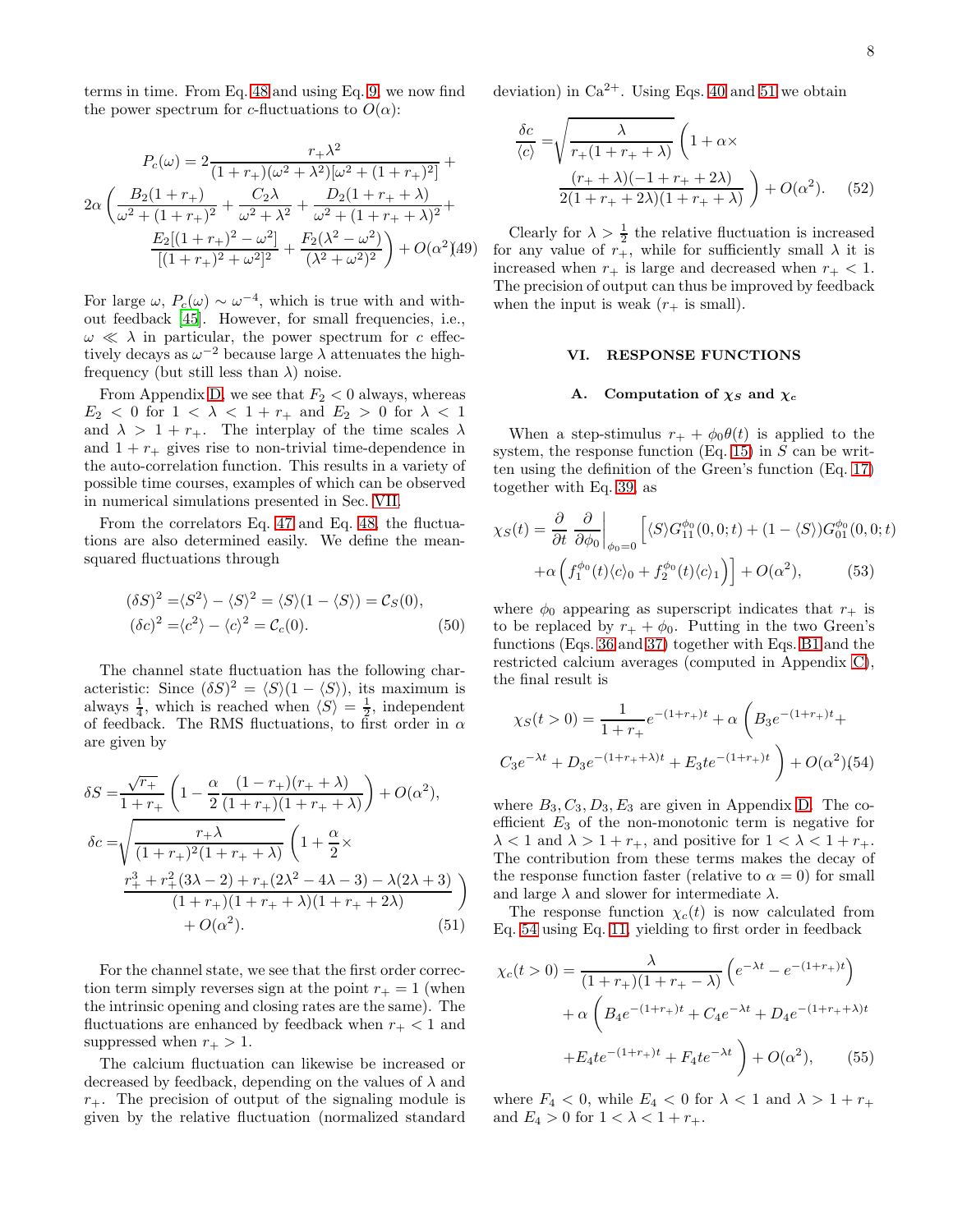Having computed both the correlation and response functions for  $S(t)$  and  $c(t)$  separately, we will now show that these quantities violate the fluctuation-dissipation theorem (FDT) which holds for systems in thermal equilibrium. In Fourier-space, the FDT reads (with the Boltzmann constant  $k_B$  and the temperature T [\[26\]](#page-13-26)

<span id="page-8-1"></span>
$$
\bar{\omega}\tilde{\mathcal{C}}(\bar{\omega}) = 2k_B T \text{Im}\tilde{\chi}(\bar{\omega}),\tag{56}
$$

if the correlation function  $\tilde{\mathcal{C}}(\bar{\omega})$  and the response function  $\tilde{\chi}(\bar{\omega})$  refer to conjugate stimulus and response variables.

To relate to the system considered in this article, an energy scale  $\Delta U$  is introduced by writing the ratio of the transition rates (with  $c = 0$ ) as  $R_{+}/R_{-}^{0} \equiv r_{+} =$  $\exp(-\beta \Delta U)$ , where  $\beta$  is the inverse temperature and  $\Delta U$ is the energy difference between open and closed channel states. Let us now introduce a 'field' h which changes the energy gap (analogous to an external magnetic field in the context of magnetic models):  $\Delta U \rightarrow \Delta U + h$ , so that the dimensionless rate  $r_+$  is changed to  $r'_+$  =  $r_+e^{-\beta h} \approx r_+(1-\beta h)$  (where we have assumed that *h* is replacements small). The relation between the energy change  $h$  and the (dimensionless) change in the flipping rate  $\phi$  (which we defined earlier as the stimulus (Eq. [3\)](#page-2-1)) is therefore,  $\phi = -\beta r_+ h$ . Using this to transform our (dimensionless) response function  $\chi_S(t)$ , Eq. [56](#page-8-1) can be written dimensionless as

<span id="page-8-2"></span>
$$
\omega \tilde{\mathcal{C}}_S(\omega) = -2r_+ \text{Im}\tilde{\chi}_S(\omega),\tag{57}
$$

and analogously for c.

In the absence of feedback, we have

<span id="page-8-3"></span>
$$
\tilde{\mathcal{C}}_S(\omega) = \frac{2r_+}{(1+r_+)[(1+r_+)^2 + \omega^2]},
$$
\n
$$
\tilde{\chi}_S(\omega) = \frac{1}{(1+r_+)(1+r_+ + i\omega)},
$$
\n(58)

from which we find (unsurprisingly) that the FDT holds for  $S(t)$ . However, for  $c(t)$  the analogous results are (with  $\alpha = 0$ )

<span id="page-8-4"></span>
$$
\tilde{C}_{c}(\omega) = \frac{2\lambda^{2}r_{+}}{(1+r_{+})[(1+r_{+})^{2}+\omega^{2}](\lambda^{2}+\omega^{2})},
$$
\n
$$
\tilde{\chi}_{c}(\omega) = \frac{\lambda}{(1+r_{+})}\frac{1}{(\lambda+i\omega)(1+r_{+}+i\omega)},
$$
\n(59)

implying that FDT is violated for  $c(t)$ , i.e. the dynamics of c cannot be represented by an equilibrium system with the same temperature  $T$  that governs the dynamics of  $S$ .

In order to characterize this violation quantitatively, it is convenient to introduce an 'effective temperature'  $T<sup>eff</sup>$ , defined as the ratio between the left and right hand sides of Eq. [57,](#page-8-2) multiplied by  $T$  [\[27\]](#page-13-27):

<span id="page-8-6"></span>
$$
\frac{T_S^{\text{eff}}(\omega)}{T} = -\frac{\omega \tilde{C}_S(\omega)}{2r_+\text{Im}\tilde{\chi}_S(\omega)}\tag{60}
$$

(analogously for  $c$ ).  $T$  is the 'real' temperature as introduced above. For  $\alpha = 0$ , from Eq. [58](#page-8-3) and Eq. [59,](#page-8-4) we then find that  $T_S^{\text{eff}}/T = 1$  for S (i.e. FDT is fulfilled), while  $T_c^{\text{eff}}/T = \lambda/(1 + \lambda + r_+) < 1$  for calcium (i.e. FDT is violated). FDT is, however, asymptotically recovered in the limit  $\lambda \gg 1 + r_+$  (which is the limit where  $c(t)$ ) follows  $S(t)$  closely, see Sec. [V\)](#page-6-0).

The ratio of effective-to-real temperature,  $T^{\text{eff}}(\omega)/T$ , is shown in Fig. [6](#page-8-5) as a function of  $\omega$  for both S and c. We see that while the ratio for the channel state approaches unity as  $\omega \to \infty$ , the corresponding curve for calcium has a different asymptotic limit. The system as a whole is therefore out of equilibrium already if no feedback is present. With feedback, at least the S variable becomes equilibrated in the limit of high frequencies.



<span id="page-8-5"></span>FIG. 6: The ratio  $T^{\text{eff}}/T$  (defined in Eq. [60;](#page-8-6) with the Fourier transforms of Eqs. [47,](#page-6-7) [48,](#page-6-6) [54,](#page-7-3) and [55\)](#page-7-4) of effective and 'real' temperature for the channel state and calcium (inset) is plotted as a function of the frequency  $\omega$  with and without feedback for  $r_{+} = 6$  and  $\lambda = 5$ . Note that the asymptotic limit in the case of calcium is different for the two cases and differs from 1.

## <span id="page-8-0"></span>VII. NUMERICAL RESULTS AND DISCUSSION

We carried out numerical simulations in order to verify our analytical results in the weak feedback limit, as well as to study the behavior of the system in the intermediate  $(\alpha \simeq 1)$  and strong  $(\alpha \gg 1)$  feedback cases. The dimensionless version of the system described by Eqs. [1–](#page-1-4)[3](#page-2-1) was simulated using a fixed discrete time step  $\Delta t$  [\[46\]](#page-14-3)[\[47\]](#page-14-4).

In general, the feedback effects were found to increase in significance with larger  $\lambda$ . However, very high values of  $\lambda$  also tend to make the kinetics of c too closely tied to that of  $S$  (see Fig. [4\)](#page-2-2), and for this reason, we performed most of our simulations with the intermediate value  $\lambda = 5$  (unless otherwise indicated). The weakfeedback  $(\alpha = 0.1)$  case was used for detailed comparison with the analytical results. We observed from the data that the first order perturbation theory works well up to  $\alpha \approx 0.2$ . Since the difference between the curves for  $\alpha = 0$  and  $\alpha = 0.1$  is small, in the following, the  $\alpha = 0.1$ curve is not shown in the main figures. Instead, the com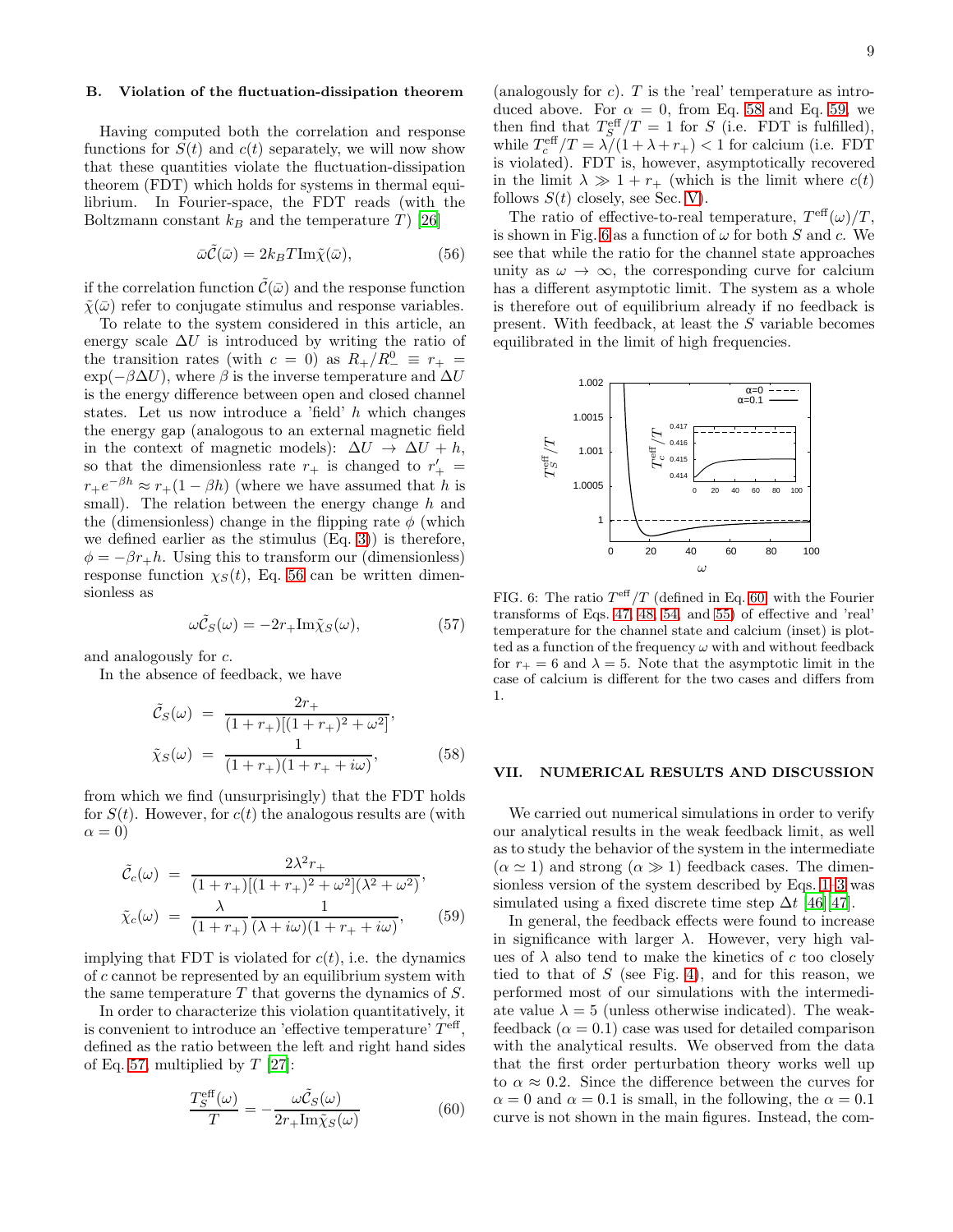parison between numerically obtained data points (symbols) and the analytical expressions (lines) is shown in the insets of the figures as differences between the cases with  $\alpha = 0.1$  and  $\alpha = 0$ . The lines in the main figures connect numerically obtained data points [\[48\]](#page-14-5).



<span id="page-9-0"></span>FIG. 7: The numerically obtained open channel fraction  $\langle S \rangle$ in the steady state plotted as a function of the opening rate  $r_{+}$ . Inset: Difference between the cases  $\alpha = 0.1$  and  $\alpha = 0$ . The line represents the term linear in  $\alpha$  from the analytical expression in Eq. [40.](#page-6-2) For the high  $r_+$  values as well as for  $\alpha = 100$ , a smaller time step of  $\Delta t = 10^{-4}$  was used.

In Fig. [7,](#page-9-0) the steady state open fraction  $\langle S \rangle$  (which is the same as  $\langle c \rangle$  is plotted as a function of the opening rate  $r_{+}$ , for various values of  $\alpha$ . This is analogous to a dose-response curve, if the open channel fraction (or, equivalently, the mean  $Ca^{2+}$ ) is interpreted as the response of the system to an external stimulus that modifies the opening rate of the channels. We observe that feedback shifts the response towards higher  $r_{+}$  values by closing the channels more often. However, the 'dynamic range' of sensitivity (e.g. the range of  $r_{+}$  covered between 5% and 95% of the response) is found to be increased with feedback: the curves become less steep for large  $\alpha$ .

In Fig. [8](#page-9-1) we show the variances  $(\delta S)^2$  and  $(\delta c)^2$  of S and c, respectively, in steady state as a function of  $r_{+}$ for various feedback strengths. The fluctuations follow a bell-shaped curve as a function of  $r_{+}$ , but the maximum shifts towards larger  $r_{+}$  with increasing feedback. As we remarked in Sec. [V,](#page-6-0) the maximum of the mean squared fluctuations  $(\delta S)^2$  is always  $\frac{1}{4}$  irrespective of the feedback strength (and occurs when  $r_+$  is comparable to the average closing rate  $1 + \alpha \langle c \rangle$ . For the c fluctuations, however, we find that the fluctuations are generally suppressed by feedback (except at very high  $r_{+}$ ). The fluctuations again follow an approximate bell-shaped curve, but the maximum sharply comes down with increasing  $\alpha$  and its position shifts to larger  $r_{+}$ . Note also that for  $\alpha > 0$ , the position of the peak for c-fluctuations always trails the corresponding point for channel state.

To investigate how fluctuations affect the precision of signal transduction, we looked at the ratio of the standard deviation to the mean (i.e. the noise-to-signal ratio in the steady state or the coefficient of variation) for  $c(t)$ . In Fig. [9](#page-10-0) we show  $\delta c/\langle c \rangle$  plotted against  $r_+$ . For  $\lambda = 5$ ,



<span id="page-9-1"></span>FIG. 8: Variance in  $S(A)$  and  $c(B)$  in the steady state plotted as functions of  $r_{+}$ . Inset: Difference between the cases  $\alpha = 0.1$  and  $\alpha = 0$ . The line represents the term linear in  $\alpha$  from the analytical expressions in Eqs. [51.](#page-7-2) For the high  $r_{+}$  values as well as for the case  $\alpha = 100$  a smaller time step of  $\Delta t = 10^{-4}$  was used.

we find that this ratio is a monotonically decreasing function of  $r_{+}$ , independently of feedback. More surprisingly, the ratio itself is enhanced by increasing feedback. Note that for  $r_{+}$  < 0.1, this ratio is of the order of 10 and is reduced to "acceptable" levels  $(\delta c/\langle c \rangle \sim 1)$  only for high  $r_+ \sim 1 - 10$  depending on the feedback strength. However, the reverse effect is observed when the pumping rate is reduced to  $\lambda = 0.05$ . In this case, for small  $r_{+}$ , the noise to signal ratio is reduced by feedback (Fig. [10\)](#page-10-1).

We now turn to time-dependent quantities. Figs. [11](#page-10-2) A and B show the auto-correlation functions for the channel state and calcium, respectively, in the case of strong signal  $(r_{+} = 6)$ . In general, one notes that the effect of increasing feedback is to reduce the characteristic time scale of decay of the correlations. When the feedback parameter is very large, the channel auto-correlation function briefly becomes negative before vanishing at longer times. This anti-correlation in the channel state may be interpreted physically as the rapid closing of an open channel by the  $Ca^{2+}$  which enters through it. In other words, in the presence of feedback, a channel which is open at any point of time has a reduced open probability at subsequent times (compared to the unconditioned mean open probability). By contrast, the autocorrelation function for  $c(t)$  for the same parameters decays monotonically with time. In the cases of weak signal  $(r_{+} = 0.5)$  or high pump rate  $(\lambda = 50)$ , both the chan-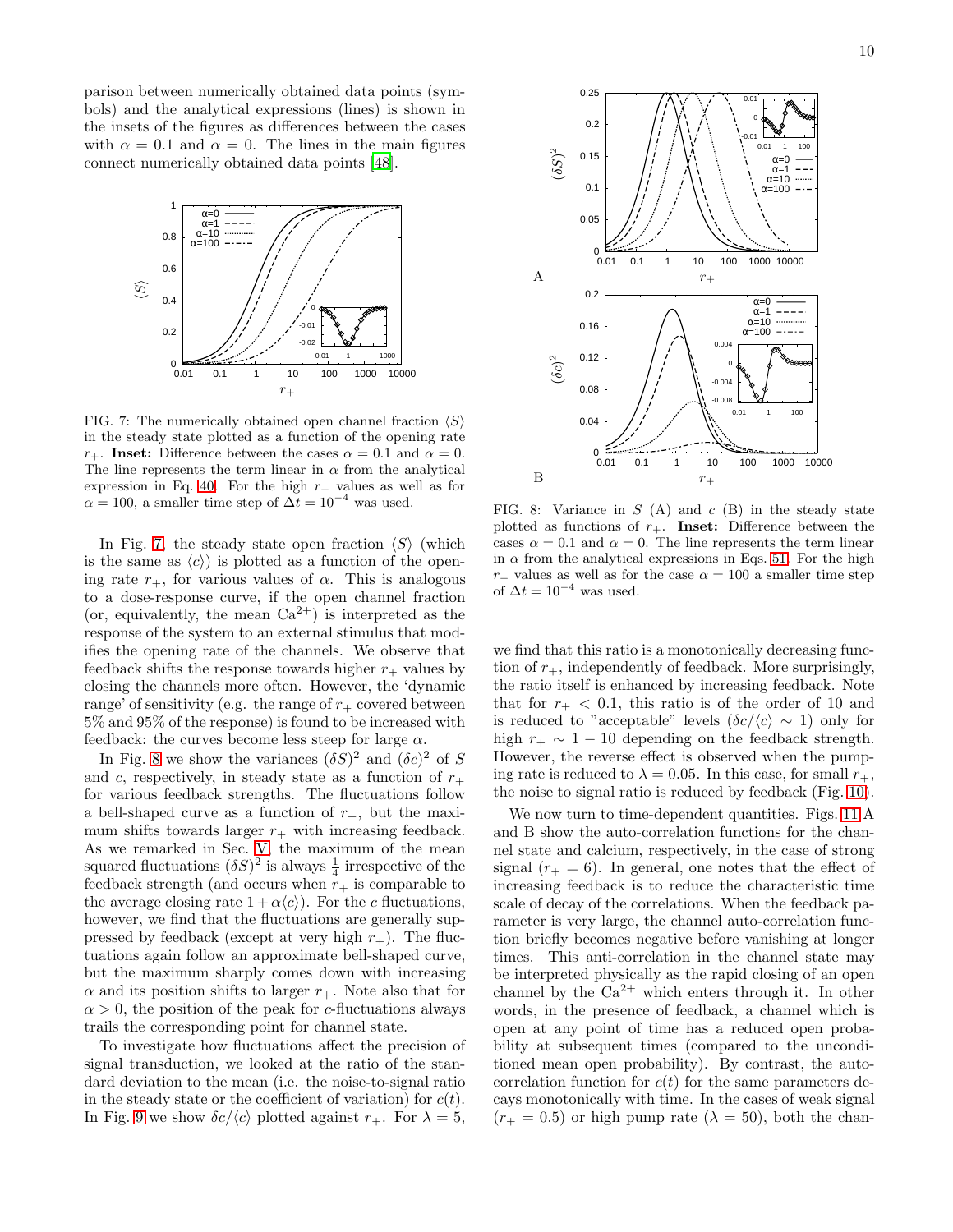

<span id="page-10-0"></span>FIG. 9: The coefficient of variation plotted as a function of  $r_{+}$  for  $\lambda = 5$ . Inset: Difference between the cases  $\alpha = 0.1$ and  $\alpha = 0$ . The line represents the term linear in  $\alpha$  from the analytical expression in Eq. [52.](#page-7-1) For the high  $r_{+}$  values as well as for the case  $\alpha = 100$  a smaller time step of  $\Delta t = 10^{-4}$  was used.



<span id="page-10-1"></span>FIG. 10: The coefficient of variation as in Fig. [9,](#page-10-0) but with  $\lambda = 0.05$  (only the curves for  $\alpha = 0$  and 100 are shown for clarity). Note that, in contrast to the previous case, the ratio is reduced with increasing feedback for small  $r_{+}$ , which was also predicted from the first order perturbative Storag creplacements tion term in Eq. [52.](#page-7-1)

nel state and calcium auto-correlation functions decay monotonically (data not shown).

In Fig. [12,](#page-10-3) we plot the power spectral density for calcium and the channel state calculated from the autocorrelation function using Eq. [9,](#page-2-6) in the presence and absence of feedback. We observe that irrespective of feedback,  $P_c(\omega) \sim \omega^{-4}$  and  $P_S(\omega) \sim \omega^{-2}$  as  $\omega \to \infty$ . It may also be noted that  $P_S(\omega)$  is non-monotonic in this plot, and the observed peak is consistent with the dip in the corresponding auto-correlation function in S (Fig. [11A](#page-10-2)). Notice also that a similar peak is absent for  $P_c$ , which is also consistent with the fact that  $\mathcal{C}_c(t)$  is monotonic (Fig. [11B](#page-10-2)). In a different context, the reduction in noise strength and the shifting of the peak of the power-spectrum from low to high frequencies with increasing feedback has also been observed in simulations of a model of an autoregulated gene circuit [\[29](#page-13-28)] with negative feedback. An instructive discussion of the the general conditions under which feedback can lead to a reduced noise intensity and increased noise bandwidth is given in

the Appendix of Ref. [\[29\]](#page-13-28).



<span id="page-10-2"></span>FIG. 11: Auto-correlation function for  $S(t)$  (A) and  $c(t)$  (B) in the steady state for  $\lambda = 5$  and  $r_+ = 6$ . Inset: Difference between the cases  $\alpha = 0.1$  and  $\alpha = 0$ . The line represents the term linear in  $\alpha$  from the analytical expressions for  $\mathcal{C}_{S}(t)$ (Eq. [47\)](#page-6-7) and  $C_c(t)$  (Eq. [48\)](#page-6-6).



<span id="page-10-3"></span>FIG. 12: Power spectral densities for the channel state (main figure) and calcium concentration (inset) are plotted against the angular frequency  $\omega$  with and without feedback on a logarithmic scale. The parameter values used are  $r_{+} = 6$  and  $\lambda = 5$ . The straight lines are guides to the eye. To get results also for high frequencies, a small time step of  $\Delta t = 10^{-5}$  was used.

Fig. [13](#page-11-0) shows the time evolution of the openprobability of the channel (Fig. [13A](#page-11-0)) and the mean calcium concentration (Fig. [13B](#page-11-0)) for different values of the feedback parameter  $\alpha$  when the channel was initially closed and  $c(t = 0) = 0$ . Note that the relaxation to the steady state is monotonic for small  $\alpha$ , but for higher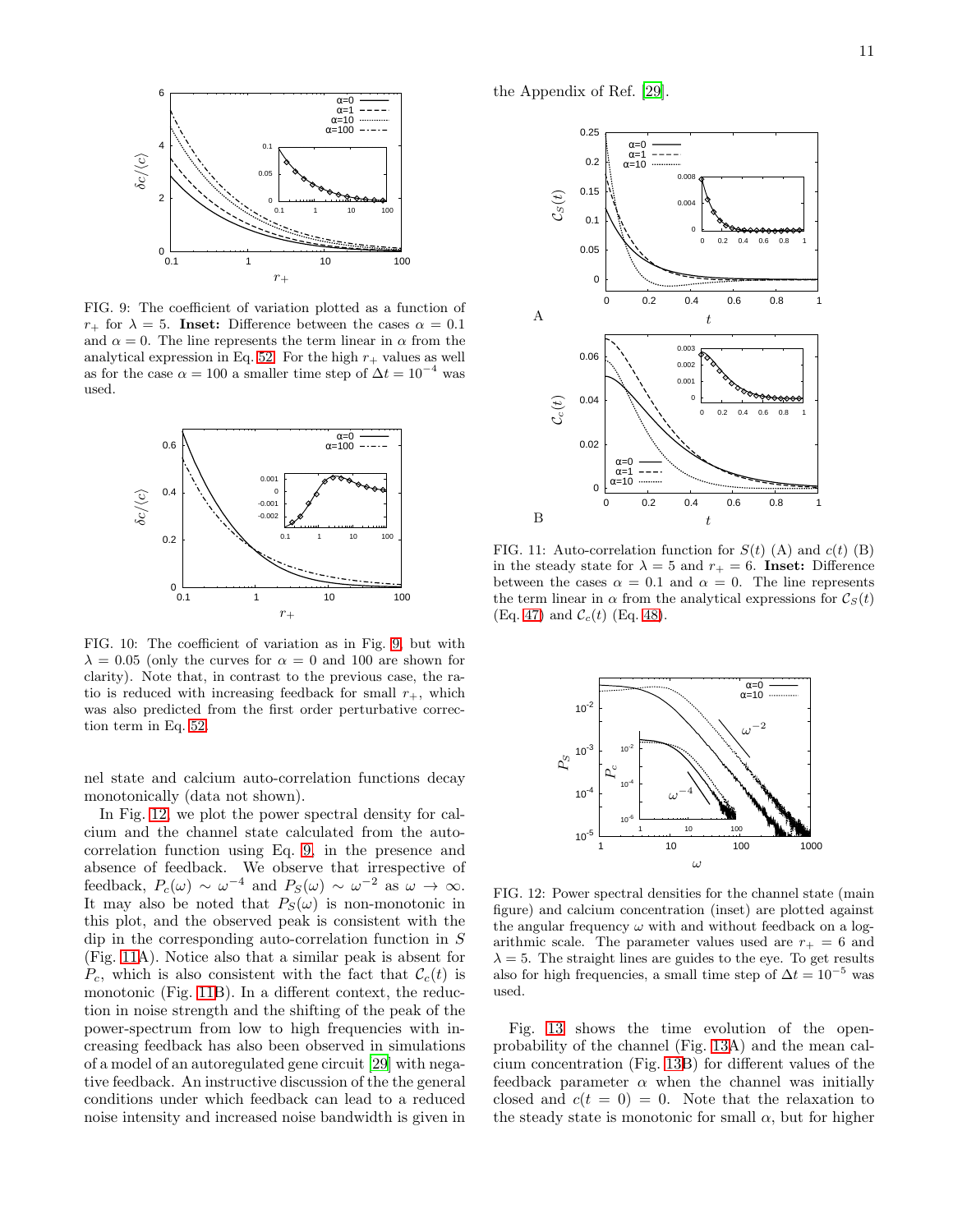$\alpha$ , the response in the channel (Fig. [13A](#page-11-0)) exhibits a maximum, and then settles into the steady state, while the response of c does not show this behavior (Fig. [13B](#page-11-0)).



<span id="page-11-0"></span>FIG. 13: Time evolution of the open-probability (A) and the mean calcium concentration (B) when the channel starts in the closed state  $(S(t = 0) = c(t = 0) = 0)$  for different values of the feedback parameter  $\alpha$ . The opening rate is  $r_+ = 6$ and  $\lambda = 5$ . Inset: Difference between the cases  $\alpha = 0.1$  and  $\alpha = 0$ . The solid line represents the term linear in  $\alpha$  from the analytical expressions Eq. [36](#page-5-3)  $(G_{01}^{(1)}(0, 0, t))$  and Eq. [5.](#page-2-3)

In Fig. [14,](#page-11-1) we show the linear response function  $\chi_S(T)$ for different values of  $\alpha$ . In order to compute the response function numerically, the system was evolved with  $r_{+} = 0.5$  until it reached the steady state. Then,  $r_{+}$  was increased to 0.6 and the response function was calculated using Eq. [10.](#page-3-9) By definition, the response function shows how a sharply peaked input stimulus  $(\phi(t) \sim \delta(t))$ is 'transmitted' across the channel. We observe that increasing the feedback reduces the time constant of decay, making the output signal sharper and more similar to the input, when  $\lambda$  is relatively high. This is in agreement with our assertion that high values of  $\lambda$  improve the short-time scale response characteristics of the system. We also confirmed this by studying the effect of  $\lambda$  on the response time when feedback is strong: in this case, reducing  $\lambda$  was found to increase the response time appreciably (for example, when  $\alpha = 10$ , a 50-fold reduction in  $\lambda$  was observed to almost double the response time).

We used the channel linear response function derived in Sec. [VI](#page-7-0) to compute the response of the system to a periodic stimulus of the form  $\phi(t) = a \sin \omega t$  for 14 different values of  $\omega$  (Fig. [15\)](#page-12-1). An explicit calculation shows that the linear channel response has the form



<span id="page-11-1"></span>FIG. 14: The linear response function of the system, computed numerically using a step stimulus (see text) and a numerical differentiation for various values of feedback ( $\lambda = 5$ ). The points shown are the averages over  $10^9$  independent runs (symbols are used to indicate the larger error in this calculation – the lines in the main figure are guides to the eye). **Inset:** The difference between  $\alpha = 0.1$  and  $\alpha = 0$  is compared with the analytical expression in Eq. [54](#page-7-3) (line).

 $\langle S(t) \rangle^{\phi} - \langle S \rangle = A \sin(\omega t + \theta)$ , where both the amplitude A and the phase lag  $\theta$  are frequency-dependent:  $A(\omega) = a/(1 + r_{+})[(1 + r_{+})^{2} + \omega^{2}]^{-1/2} + O(\alpha)$  and  $\theta(\omega) = -\frac{\pi}{2} + \arctan[(1+r_{+})/\omega] + O(\alpha)$ , omitting the  $O(\alpha)$  terms for the sake of brevity. The complete expressions (including the first order corrections (to be found at  $[30]$ ) for A and  $\theta$  are checked against numerical simulations in the insets of Figs. [15](#page-12-1) A and B. The amplitude is always a decreasing function of the frequency, however, the feedback has the effect of increasing the amplitude of the response relative to the no-feedback case at sufficiently high frequencies. At lower frequencies, the opposite effect is observed: introducing feedback tends to reduce the amplitude of the output, however, the decay as a function of the external frequency is more gradual. In simple terms, the over-all effect of the feedback here is to widen the range of frequencies effectively sensed by the system. The increase in response at large frequencies is consistent with the reduction in the time constant of the linear response function which we noted earlier. At small frequencies, on the other hand, the overall adaptation produced by the negative feedback leads to a drop in the response.

The phase shift of the response decreases monotonically from 0 to  $-\frac{\pi}{2}$  as  $\omega$  is increased, although the change is more gradual when feedback is present. Note that for large  $\alpha$ , there is a significant linear regime in the  $\theta - \omega$ curve, which means that in this regime, the time delay of the response is effectively independent of the stimulus frequency.

To summarize, numerical simulations provide excellent support for the analytical predictions from the pathintegral theory in the weak feedback limit. In addition, we observed qualitatively new features in the autocorrelation function and in the relaxation of the mean open probability to the steady state when feedback is strong. In particular, Figs. [9,](#page-10-0) [10,](#page-10-1) [11](#page-10-2) and [15](#page-12-1) are the prin-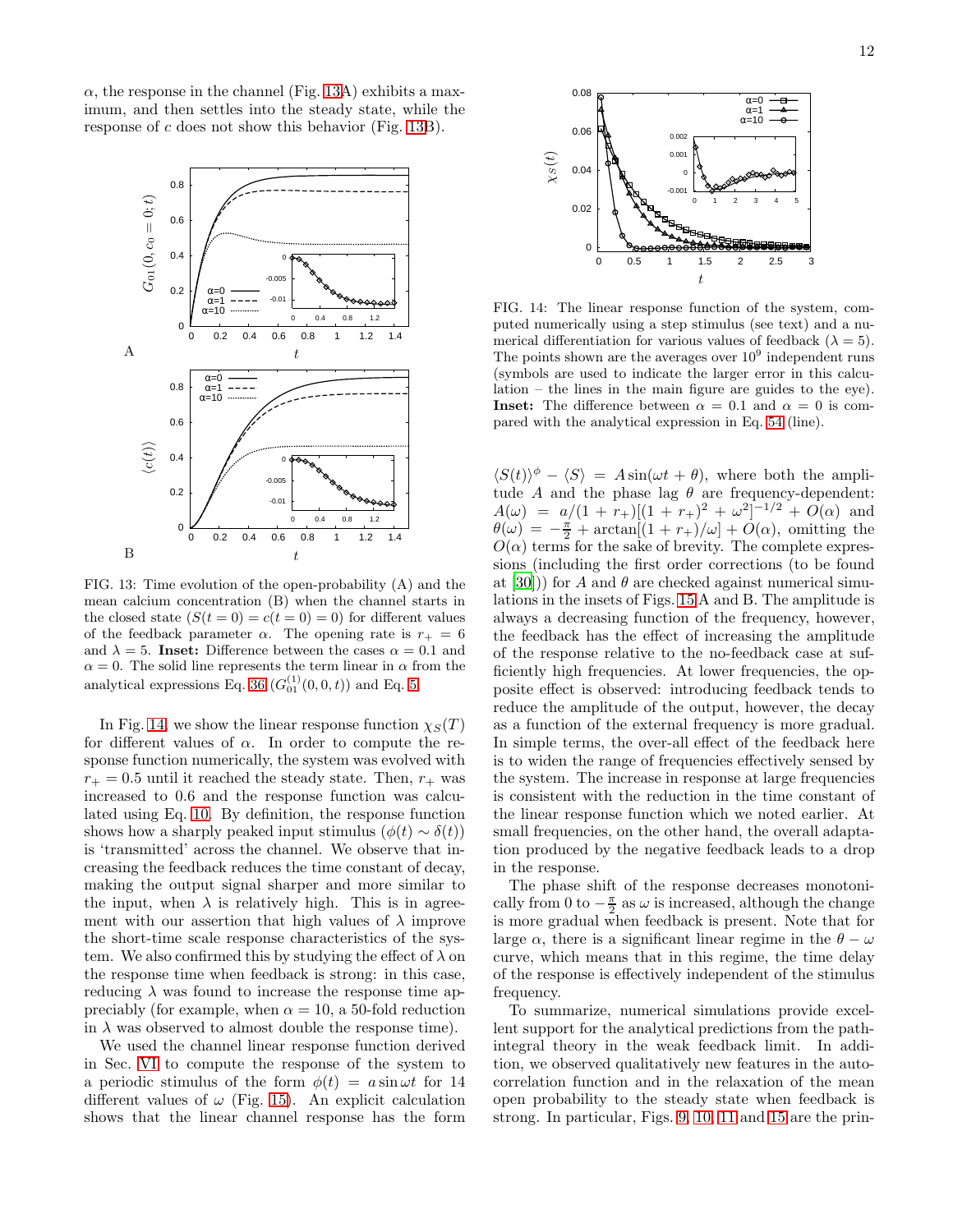

<span id="page-12-1"></span>FIG. 15: Amplitude (A) and phase (B) of the response  $\langle S(t) \rangle^{\phi}$ to a sinusoidal signal  $\phi(t) = a \sin(\omega t)$  with amplitude  $a = 0.1$ and baseline  $r_{+} = 1$ , plotted as a function of stimulus angular frequency  $\omega$  ( $\lambda = 5$ ). The lines in the main figures are guides to the eye. Inset: Difference between the cases  $\alpha = 0.1$  and  $\alpha = 0$ . The line represents the  $O(\alpha)$  correction computed analytically (not shown in text). Note the regime of linear decay of  $\theta$  versus  $\omega$  in B for small  $\omega$ , which signifies a constant time delay in the response.

cipal results of this paper, and will be discussed more in the next section in the context of experimental results.

## <span id="page-12-0"></span>VIII. CONCLUSIONS

In this paper, we studied the stochastic kinetics of a simple auto-regulatory signaling module with negative feedback using path-integral techniques and numerical simulations. Within our formalism, all the statistical averages and correlation functions that characterize the long-time kinetics of the system are formally expressed as a power series in the feedback parameter. Explicit expressions were obtained for mean values and correlation functions to first order in the feedback parameter. These analytical results were compared to numerical simulations. The simulations were also done in the strong feedback regime beyond the applicability of perturbation theory. In particular, we investigated how the system responds to temporal variations in an external stimulus, and how the feedback regulates this response.

Our principal conclusions from this study may be outlined as follows. We find that, in the context of the ionchannel model, the rate of removal of  $Ca^{2+}$  ions,  $\lambda$ , is the single most important control parameter of the model. When  $\lambda$  is large (compared to the intrinsic closing rate for the channel), the short-time scale dynamic response characteristics of the system are improved by negative feedback. In this case, feedback reduces the time scale of decay of the auto-correlation and response functions, and thus extends the response of the system to higher frequencies of input stimulus.

For all parameter values, the negative feedback shifts the range of sensitivity of the system (i.e. the range of stimulus magnitudes for which the response is appreciably non-zero and not saturated) towards stronger stimuli. At the same time, the range of sensitivity gets broader (i.e., the "dynamic range" is increased) with increasing feedback. While the steady state response to a fixed stimulus is always reduced by the negative feedback, a remarkable effect was seen in the coefficient of variation for the calcium concentration. Increasing the feedback was found to increase this quantity in the large  $\lambda$  regime. For small  $\lambda$ , however, the opposite was seen: the coefficient of variation was reduced with feedback, for sufficiently weak stimuli. In this regime, the negative feedback therefore improves the precision with which one can discriminate among stimuli of different magnitudes based on the system output. Having a small  $\lambda$ , however, was generally found to adversely affect the temporal response characteristics.

Starting from the experimental literature, we have obtained estimates for the dimensionless parameters in our model for the specific case of calcium signaling in olfactory sensory neurons (the corresponding module is shown in the lower part of Fig. [2\)](#page-1-1). The rate of opening of the cyclic-nucleotide-gated channel varies in the range  $r_{+} \approx 10^{-5}$  – 20 depending on the strength of the odorant stimulus. The parameter governing the calcium dynamics is  $\lambda \approx 20$  and for the feedback parameter we find  $\alpha \approx 1$  – 10 [\[49](#page-14-6)]. Note, in particular, that  $\lambda$  is found to have a relatively large value. In the view of our results, this suggests that the calcium-mediated feedback in olfactory transduction evolved so as to improve the temporal response characteristics of the system, rather than to improve the discriminability of weak stimuli.

Our findings are consistent with the results of experimental studies in a variety of sensory systems with calcium-mediated negative feedback. The feedbackinduced shift of the range of sensitivity to higher stimulus magnitudes has been demonstrated in olfactory sensory neurons and in cone photoreceptor cells (reviewed in Ref. [\[41,](#page-13-30) [42\]](#page-13-31)). The temporal characteristic of response was found to be altered in several studies in which the strength of feedback was experimentally manipulated. In Ref. [\[32](#page-13-32)], the time course of response to a pulse stimulus was found to be slowed down when the frog olfactory cilium was put in lowered external calcium concentrations (in such conditions, the ion flux J, and therefore the dimensionless coupling  $\alpha$ , is decreased). A more pronounced effect of this type was observed in similar experiments for Drosophila photoreceptor cells in Ref. [\[31\]](#page-13-33). A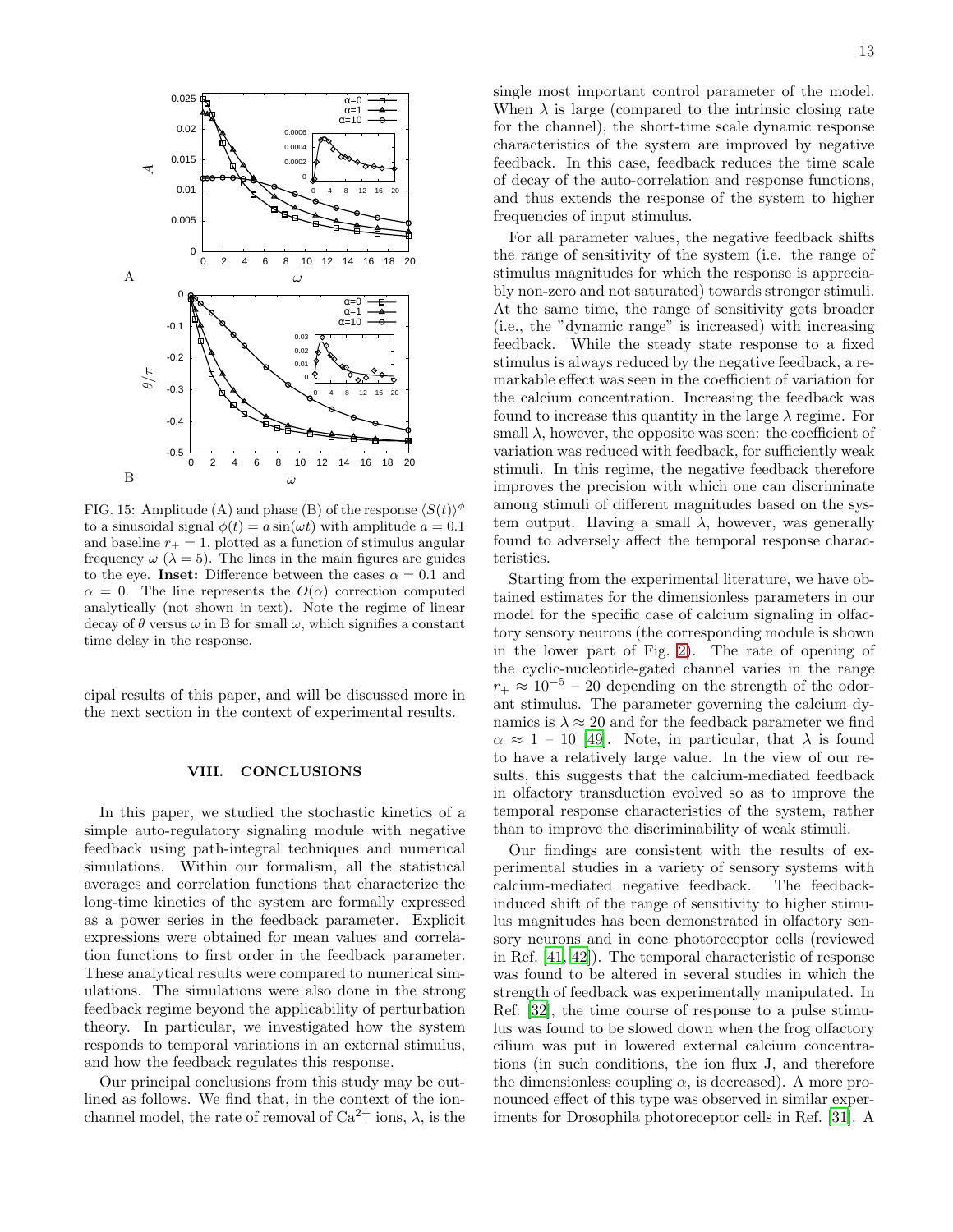marked slowing down of the response to a step stimulus was observed for the newt olfactory cilium in Ref. [\[43](#page-13-34)] when the calcium flux J was decreased by changing the holding potential. Fluctuations in the steady state have received less attention in the biological literature. The power spectrum of odorant-induced current fluctuations across the membrane of rat olfactory sensory cilia was studied experimentally by Lowe and Gold [\[33](#page-13-35)]. They observed that the tail of the power-spectrum decays with an effective exponent in the range  $2.3 - 2.5$ , which is suggestive of a crossover between  $\omega^{-2}$  and  $\omega^{-4}$  decay. In this case, however, the dynamics of the cAMP module (shown in the upper part of Fig. [2\)](#page-1-1) should be taken into account in the theoretical treatment, as fluctuations in cAMP give an important contribution to the variability of the response [\[33\]](#page-13-35).

We are currently in the process of extending this study

to include spatial effects. In particular, in olfactory sensory neurons, the  $Ca^{2+}$  ion channels are spatially distributed along long and thin cellular compartments called cilia. The feedback studied in the present manuscript coupled with calcium diffusion inside the cilium can give rise to non-trivial spatial correlations between the channels, and it will be interesting to study how the spatial coupling affects the overall kinetics of the system.

#### Acknowledgments

We gratefully acknowledge Peter Hänggi and Benjamin Lindner for helpful and illuminating discussions. We also thank an anonymous referee for bringing Ref. [\[14\]](#page-13-13) and the associated engineering literature to our attention.

- <span id="page-13-0"></span>[1] H.C. Berg and E.M. Purcell, Biophys. J. 20, 193 (1977).
- <span id="page-13-1"></span>[2] W. Bialek, Ann. Rev. Biophys. Biophys. Chem. 16, 455 (1987).
- <span id="page-13-2"></span>[3] C.V. Rao, D.M. Wolf and A.P. Arkin, Nature 420, 231  $(2002)$ .
- <span id="page-13-3"></span>[4] M. Falcke, L. Tsimring and H. Levine, Phys. Rev. E 62, 2636 (2000).
- <span id="page-13-4"></span>[5] T.B. Kepler and T.C. Elston, Biophys. J. 81, 3116 (2001).
- <span id="page-13-5"></span>[6] P.S. Swain, M.B. Elowitz and E.D. Siggia, Proc. Natl. Acad. Sci. USA 99, 12795 (2002).
- <span id="page-13-6"></span>J. Paulsson, Nature 427, 415 (2004).
- <span id="page-13-7"></span>[8] U.S. Bhalla, Biophys. J. 87, 733 (2004).
- <span id="page-13-8"></span>[9] B. Mazzag, C.J. Tignanelli and G.D. Smith, J. Theor. Biol. 235, 121 (2005).
- <span id="page-13-9"></span>[10] W. Bialek and S. Setayeshgar, Proc. Natl. Acad. Sci. USA 102, 10040 (2005).
- <span id="page-13-10"></span>[11] I. Goychuk, P. Hänggi, J.L. Vega and S. Miret-Artes, Phys. Rev. E 71, 061906 (2005).
- <span id="page-13-11"></span>[12] A. Arkin, J. Ross and H.H. McAdams, Genetics 149, 1633 (1998).
- <span id="page-13-12"></span>[13] J.M. Vilar, H.Y. Kueh, N. Barkai and S. Leibler, Proc. Natl. Acad. Sci. USA 99, 5988 (2002).
- <span id="page-13-13"></span>[14] C. McNeilage, E.N. Ivanov, P.R. Stockwell and J.H. Searls, Proc. IEEE 1998 Int. Freq. Contr. Symp., 146 (1998).
- <span id="page-13-14"></span>[15] L.H. Hartwell, J.J. Hopfield, S. Leibler and A.W. Murray, Nature 402, C47 (1999).
- <span id="page-13-15"></span>[16] E. Yeger-Lotem, S. Sattath, N. Kashtan, S. Itzkovitz, R. Milo, R.Y. Pinter, U. Alon, and H. Margalit, Proc. Natl. Acad. Sci. USA 101, 5934 (2004).
- <span id="page-13-16"></span>[17] P.B. Detwiler, S. Ramanathan, A. Sengupta and B. Shraiman, Biophys. J. 79, 2801 (2000).
- <span id="page-13-17"></span>[18] S. Firestein, Nature **413**, 211 (2001).
- <span id="page-13-18"></span>[19] D. Schild and D. Restrepo, Physiol. Rev. 78, 429 (1998).
- <span id="page-13-19"></span>[20] F. Zufall and T. Leinders-Zufall, Chem. Senses 25, 473  $(2000)$ .
- <span id="page-13-20"></span>[21] J. Bradley, D. Reuter and S. Frings, Science 294, 2176 (2001).
- <span id="page-13-21"></span>[22] J. Reidl, P. Borowski, A. Sensse, J. Starke, M. Zapotocky and M. Eiswirth, Biophys. J. 90, 1147 (2006).
- <span id="page-13-22"></span>[23] N.G. van Kampen, Stochastic processes in Physics and Chemistry, North-Holland, Amsterdam (1992).
- <span id="page-13-23"></span>[24] M. Thattai and A. van Oudenaarden, Biophys. J. 82, 2943 (2002).
- <span id="page-13-24"></span>[25] I. Goychuk and P. Hänggi, Phys. Rev. E  $61$ ,  $4272$  (2000).
- <span id="page-13-26"></span>[26] L.D. Landau and E.M. Lifshitz, Statistical Physics, Part 1, Pergamon Press 1997.
- <span id="page-13-27"></span>[27] P. Martin, A.J. Hudspeth and F. Jülicher, Proc. Natl. Acad. Sci. USA 98, 14380 (2001).
- <span id="page-13-36"></span>[28] D.T. Gillespie, J. Phys. Chem. 81, 2340 (1977).
- <span id="page-13-28"></span>[29] M.L. Simpson, C.D. Cox and G.S. Sayler, Proc. Natl. Acad. Sci. USA 100(8), 4551 (2003).
- <span id="page-13-29"></span>[30] P. Borowski, dissertation, TU Dresden, 2006.
- <span id="page-13-33"></span>[31] S.R. Henderson, H. Reuss and R.C. Hardie, J. Physiol. 524, 179 (2000).
- <span id="page-13-32"></span>[32] V. Bhandawat, J. Reisert and K.W. Yau, Science 308, 1931 (2005).
- <span id="page-13-35"></span>[33] G. Lowe and G.H. Gold, Proc. Natl. Acad. Sci. USA 92, 7864 (1995).
- <span id="page-13-37"></span>[34] J. Reisert, P.J. Bauer, K.W. Yau, S. Frings, J. Gen. Physiol. 122, 349 (2003).
- <span id="page-13-38"></span>[35] M. Ruiz, J.W. Karpen, J. Gen. Physiol. 113, 873 (1999).
- <span id="page-13-39"></span>[36] P. Gavazzo, C. Picco, E. Eismann, U.B. Kaupp, A. Menini, J. Gen. Physiol. 116, 311 (2000).
- <span id="page-13-42"></span>[37] J. Bradley, W. Bönigk, K.W. Yau, S. Frings, Nat. Neurosci. 7, 705 (2004).
- [38] S.D. Munger, A.P. Lane, H. Zhong, T. Leinders-Zufall, K.W. Yau, F. Zufall, R.R. Reed, Science 294, 2172 (2001).
- <span id="page-13-41"></span>[39] S.J. Kleene, J. Neurophysiol. 81, 2675 (1999).
- <span id="page-13-40"></span>[40] U. Kaupp and R. Seifert, Physiol. Rev. 82, 769 (2002).
- <span id="page-13-30"></span>[41] J. Bradley, J. Reisert, and S. Frings, Curr Opin Neurobiol. 15, 343 (2005).
- <span id="page-13-31"></span>[42] S. Pifferi, A. Boccaccio, and A. Menini, FEBS Lett. **580**, 2853 (2006).
- <span id="page-13-34"></span>[43] H. Takeuchi and T. Kurahashi, J Physiol. 541, 825 (2002).
- <span id="page-13-25"></span>[44] Higher order correlation functions can be expressed in  $\sum_{m_1,...,m_n=0}^{\infty} \int {\cal D}\{\tau\}_1{\cal P}_{01}[-\infty,t_0;\{\tau\}_1;0;2m_1+1]\times$ the path integral representation as  $\langle S(t_0)...S(t_{n-1})\rangle$  $\int {\cal D}\{\tau\}_2 {\cal P}_{11}[t_0, t_1; \{\tau\}_2; c_0; 2m_2] \cdots \times$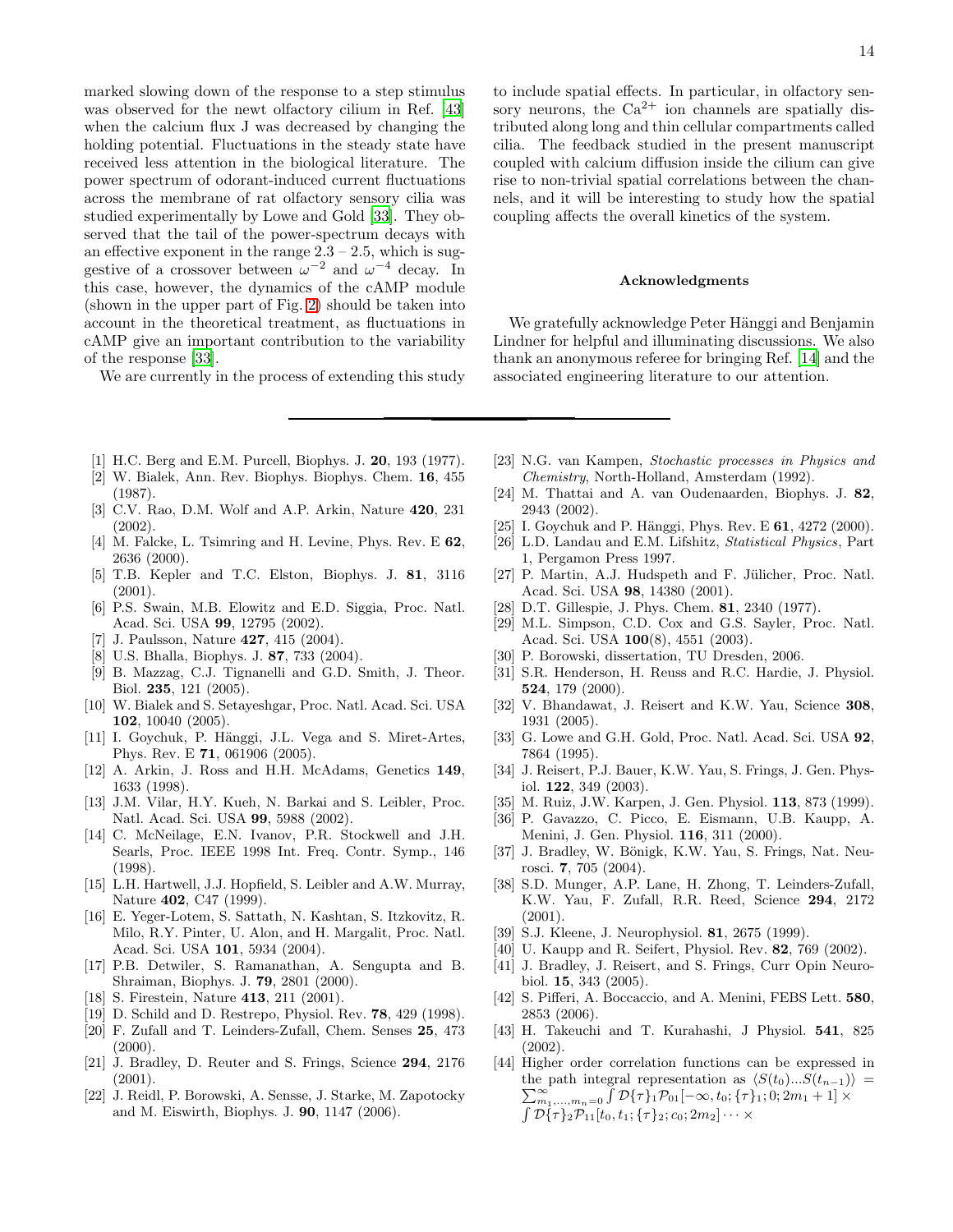$\int \mathcal{D}\{\tau\}_n \mathcal{P}_{11}[t_{n-2}, t_{n-1}; {\tau \}_n; c_{n-2}; 2m_n].$  In the presence of a feedback, the weights  $\mathcal{P}_{ij}[t_0, t; \{\tau_k\}_{k=1}^N; c_0; N]$  are functions of the concentration  $c_0$  at time  $t_0$ . Since for any realization  $S(t)$ , the function  $c(t)$  follows according to Eq. [5,](#page-2-3) the values  $c_k = c(t_k)$  are nontrivial. As a consequence, correlation functions of order larger than two cannot be written as simple products of propagators.

- <span id="page-14-2"></span>[45] Putting in the coefficients from Appendix [D](#page-17-0) shows that the terms  $\sim \omega^{-2}$  cancel also for  $\alpha \neq 0$ .
- <span id="page-14-3"></span>[46] The time step was chosen to be much smaller than all the relevant timescales:  $\Delta t \ll \min\{\frac{1}{r_+}, \frac{1}{1+\alpha}, \frac{1}{\lambda}\}\.$  The kinetics of the (dimensionless) calcium concentration is computed using a simple Euler forward step algorithm. (Unless otherwise indicated, we used  $\Delta t = 10^{-3}$  and the curves presented are averages over  $10^6$  independent runs.) Feedback strengths  $\alpha = 0, 0.1, 1, 10$  and 100 were used, and  $r_{+}$  values were chosen from the range [0.01, 10000].
- <span id="page-14-4"></span>[47] In principle, a Gillespie-type algorithm [\[28](#page-13-36)] could be used. Its implementation would, however, require numerically inverting the dwelling time distribution  $P_1(t)$  =  $\exp\{-\frac{1}{\lambda}[\alpha(c(\tau_j)-1)](1-e^{-\lambda t})-(1+\alpha)t\}$  for the open state for each value of  $c$  (see also [\[9](#page-13-8)]). It is not clear, if this approach would decrease computer time compared to the fixed time step algorithm.
- <span id="page-14-5"></span>[48] The data points in the main figures (many hundreds in the plots over time, approximately 200 in the plots over  $r_{+}$ ) are equally spaced on the linear or logarithmic scale. Through variation of  $\Delta t$  and the number of independent runs used to calculate the averages, it was checked, that the systematic error due to time-discretization and restricted sampling size is in the range of line thickness. In the insets as well as in the main figures of Figs. [14](#page-11-1) and [15,](#page-12-1) this error is smaller than or comparable to the symbol size.
- <span id="page-14-6"></span>[49] To obtain these estimates, we view the olfactory cilium as consisting of a series of cylindrical segments, each containing one cyclic-nucleotide-gated (CNG) channel. On the time scales of interest, we neglect calcium diffusion between neighboring segments. We estimate the parameter values in each segment as follows:  $J \approx 1.3$  $10^{-19}$ mol · s<sup>-1</sup> [\[34](#page-13-37)];  $V \approx 6 \cdot 10^{-24}$ m<sup>3</sup> (calculated from the density of CNG channels and the geometry of the cilium as cited in [\[22](#page-13-21)], assuming a homogeneous distribution of channels);  $\bar{\lambda} \approx 10^4$ s<sup>-1</sup> (calculated from a Taylor expansion of the calcium-extrusion term used in the de-terministic model of Ref. [\[22](#page-13-21)]);  $R_-^0 \approx 500s^{-1}$  (from single channel measurements with weak stimulus and low cal-cium (e.g. [\[35](#page-13-38), [36](#page-13-39)]));  $R_+ \approx 5 \cdot 10^{-3} - 10^4$ s<sup>-1</sup> (based on an open probability of  $10^{-5}$  if no stimulus is present to 0.95 for full activation [\[40\]](#page-13-40));  $\bar{\alpha} \approx 3 \cdot 10^8 - 2 \cdot 10^9 \text{s}^{-1} \text{M}^{-1}$ (based on data in the figures of Refs. [\[39\]](#page-13-41)(lower estimate) and [\[37](#page-13-42)] (upper estimate)).

# <span id="page-14-1"></span>APPENDIX A: CALCULATION OF INTEGRALS  $I_0$ ,  $I_1$  AND  $I_2$

## Generalized convolution theorem:

The following general result is very useful in performing many calculations using the path-integral technique. If  $g(t) = \int_0^t f_1(t_1) \int_0^{t-t_1} f_2(t_2) \cdots \int_0^{t-\cdots-t_{n-1}} f_n(t_n)$ , then its Laplace transform  $\tilde{g}(s) = \int_0^\infty g(t)e^{-st}dt$  is given by

<span id="page-14-0"></span>
$$
\tilde{g}(s) = \frac{1}{s} \prod_{i=1}^{n} \tilde{f}_i(s).
$$
\n(A1)

This result is proved in a straightforward way by repeated application of the standard convolution theorem of Laplace transforms.

Calculation of  $I_0$ :

The integral  $I_0$  is relatively easy to compute. The Laplace transform  $I_0(s)$  can be written easily from the definition of the integral in Eq. [34](#page-5-4) and using the above theorem:

<span id="page-14-9"></span>
$$
\tilde{I}_0(s;m) = s^{-(m+1)}(s+1-r_+)^{-m}.
$$
 (A2)

## Calculation of  $I_1$ :

In order to calculate the integrals  $I_1$  and  $I_2$ , it is necessary to express  $c(t)$  in terms of the time interval variables using Eq. [5.](#page-2-3) The explicit relations are,

$$
c(\tau) = 1 - e^{-\lambda(\tau - \tau_1)} \quad \text{for} \quad \tau_1 \le \tau \le \tau_2,
$$
  
\n
$$
c(\tau) = 1 + e^{-\lambda \tau} \left( e^{\lambda \tau_2} - e^{\lambda \tau_1} + \dots + e^{\lambda \tau_{j-1}} - e^{\lambda \tau_j} \right)
$$
  
\nfor  $\tau_j \le \tau \le \tau_{j+1}$  with odd  $j \ge 3$ . (A3)

From that it follows

<span id="page-14-7"></span>
$$
c(\tau_i) = \sum_{j=1}^{i-1} \left( e^{-\lambda(\tau_i - \tau_{j+1})} - e^{-\lambda(\tau_i - \tau_j)} \right) \text{ for even } i \ge 2.
$$
\n(A4)

Using Eq. [A4](#page-14-7) in Eq. [34,](#page-5-4) we write  $I_1 = g_1 - g_2$ , with

$$
g_1(0, t; m) = \sum_{i=2}^{2m} \sum_{j=1}^{i-1} \int \mathcal{D}T \times
$$
  
exp $\left(-\left[(1 - r_+)\sum_{k=1}^{m} t'_k + \lambda(\tau_i - \tau_{j+1})\right]\right)$  (A5)

and

<span id="page-14-8"></span>
$$
g_2(0, t; m) = \sum_{i=2}^{2m} \sum_{j=1}^{i-1} \int \mathcal{D}T \times \exp\left(-\left[(1 - r_+)\sum_{k=1}^m t'_k + \lambda(\tau_i - \tau_j)\right]\right).
$$
(A6)

Note that when  $j \leq i-3, \tau_i - \tau_{j+1} = \sum_{j=1}^{i/2} (t'_k + t_k)$ and is zero when  $j = i - 1$ . Let us therefore split the second sum, and treat these cases separately. In order to compute the Laplace transforms, we use the theorem in Eq. [A1.](#page-14-0) It is now straightforward to write the Laplace transform of  $g_1$  in Eq. [A5](#page-14-8) using this theorem. The result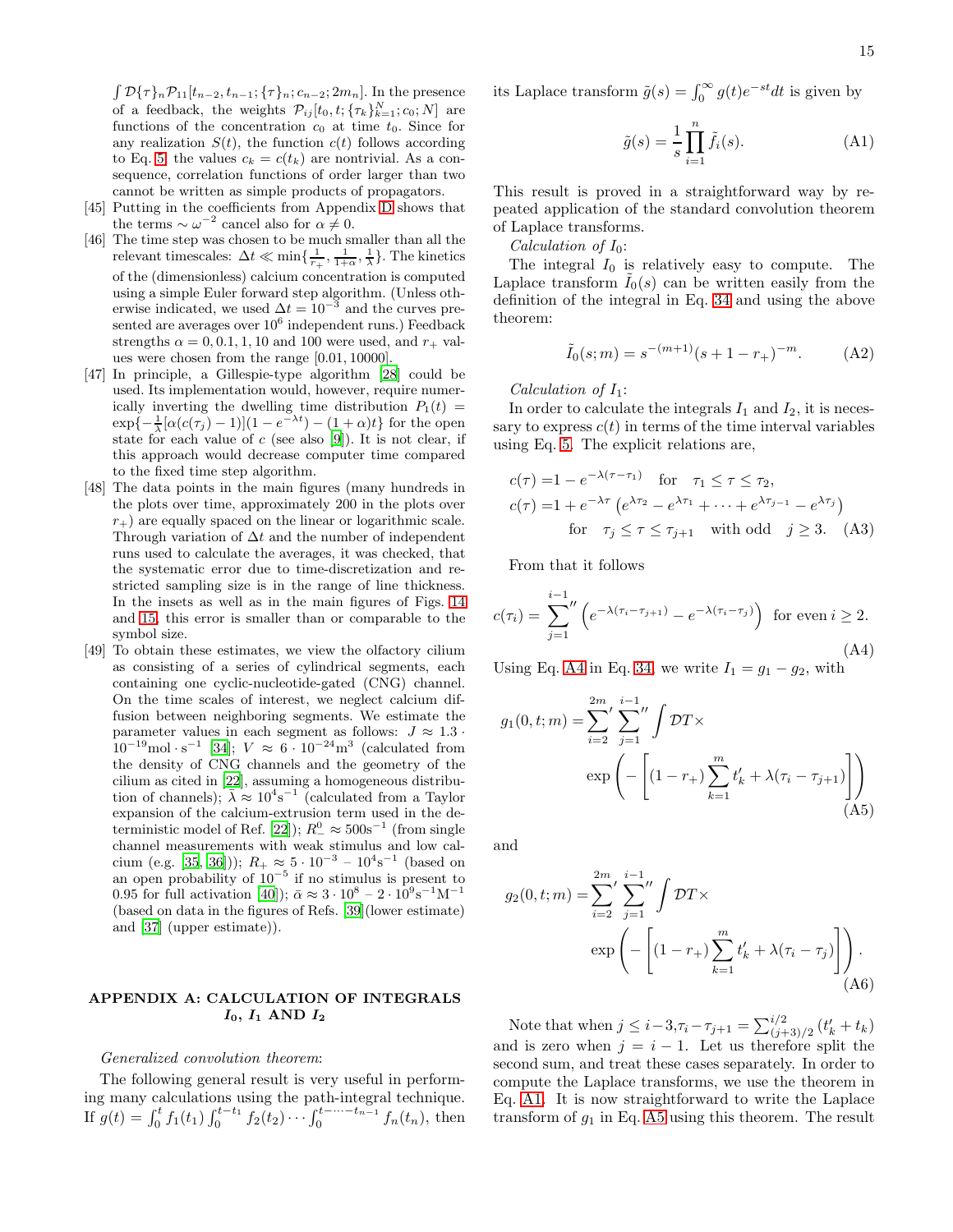1

1

.

 $t'_l + \lambda(\tau_j - \tau_k)$ 

 $t'_{k} + \lambda(\tau_{j+1} - \tau_{l})$ 

where

<span id="page-15-0"></span>
$$
\sum_{j=1}^{i-3} y^{-(j+1)/2}, \qquad h_0 = \int \mathcal{D}T \exp\left[ (r_+ - 1) \sum_{k=1}^m t'_k \right] \int_{\tau_1}^{\tau_2} c(\tau) d\tau
$$
\n
$$
(A7) \qquad \qquad 2m-1
$$
\n
$$
(A8)
$$
\n
$$
= \sum_{j=3}^{2m-1} \int \mathcal{D}T \exp\left[ (r_+ - 1) \sum_{k=1}^m t'_k \right] t'_{(j+1)/2}
$$
\n
$$
\lim_{i \to -1} \text{ in Eq. A7 turns}
$$
\n
$$
h_2 = \sum_{j=3}^{2m-1} \sum_{k=2}^{j-1} \int \mathcal{D}T \exp\left[ (r_+ - 1) \sum_{l=1}^m t'_l + \lambda (r_+ - 1) \right] \exp\left[ (r_+ - 1) \sum_{l=1}^m t'_l + \lambda (r_+ - 1) \right].
$$
\n
$$
= \sum_{j=3}^{2m-1} \sum_{l=1}^j \int \mathcal{D}T \exp\left[ (r_+ - 1) \sum_{k=1}^m t'_k + \lambda (r_+ - 1) \right] \exp\left[ (r_+ - 1) \sum_{k=1}^m t'_k + \lambda (r_+ - 1) \right].
$$

<span id="page-15-1"></span>
$$
h_4 = \sum_{j=3}^{2m-1} \sum_{l=1}^{j} \int \mathcal{D}T \exp\left[ (r_+ - 1) \sum_{k=1}^{m} t'_k + \lambda(\tau_j - \tau_l) \right]
$$
  
\n
$$
h_5 = \sum_{j=3}^{2m-1} \sum_{k=2}^{j-1} \int \mathcal{D}T \exp\left[ (r_+ - 1) \sum_{l=1}^{m} t'_l + \lambda(\tau_{j+1} - \tau_k) \right]
$$
  
\n(A14)

Obviously,  $h_0$  represents  $j = 1$  in the sum in Eq. [34,](#page-5-4) and hence includes all possible contributions from  $m = 1$ . The rest of the terms therefore always have  $m \geq 2$ . The Laplace transforms for  $h_0$  and  $h_1$  are straightforward, and one may easily verify that

$$
\tilde{h}_0(s) = s^{-(m+1)}(s+1-r_+)^{-m} \times \left(\frac{1}{s+1-r_+} - \frac{1}{s+1-r_++\lambda}\right),
$$
\n
$$
\tilde{h}_1(s) = s^{-(m+1)}(s+1-r_+)^{-m} \frac{m-1}{s+1-r_+}; \quad m \ge 2
$$
\n(A15)

so that

$$
\tilde{h}_0 + \tilde{h}_1 = s^{-(m+1)}(s+1-r_+)^{-m}
$$
\n
$$
\left(\frac{m}{s+1-r_+} - \frac{1}{s+1-r_+ + \lambda}\right) \quad (A16)
$$

for  $m \geq 2$ . We omit further details of computation of  $h_2, h_3, h_4$  and  $h_5$ , which involves straightforward, but

$$
\tilde{g}_1(s) = m s^{-(m+1)} (s+1-r_+)^{-m}
$$
  
+  $s^{-(m+1)} (s+1-r_+)^{-m} \sum_{i=4}^{2m} y^{i/2} \sum_{j=1}^{i-3} y^{-(j+1)/2},$   
(A7)

where we have defined  $y = s(s + \lambda)^{-1}$  $(s+1-r<sub>+</sub>)(s+1 (r_+ + \lambda)^{-1} < 1$ . The double geometric sum in Eq. [A7](#page-15-0) turns out to be  $y(1-y)^{-1} [m + (1-y)^{-1}(y^m - 1)]$ 

$$
\tilde{g}_1(s) = s^{-(m+1)}(s+1-r_+)^{-m} \frac{1}{1-y} \times \left(m + \frac{y}{1-y}(y^m - 1)\right).
$$
 (A8)

Calculation of  $g_2$  also proceeds along similar lines. After some straightforward algebra, we find that

$$
\tilde{g}_2(s) = s^{-(m+1)}(s+1-r_+)^{-m} \frac{s+1-r_+}{s+1-r_+ + \lambda} \times \left( m + \sum_{i=2}^{2m} y^{i/2} \sum_{l=1}^{i/2-1} y^{-l} \right). \tag{A9}
$$

The double sum is easily shown to be equal to  $y(1 (y)^{-1}[m + (1 - y)^{-1}(y^m - 1)],$  and this gives

<span id="page-15-2"></span>
$$
\tilde{g}_2(s) = s^{-(m+1)}(s+1-r_+)^{-m} \frac{s+1-r_+}{s+1-r_+ + \lambda} \times \frac{1}{1-y} \left( m + \frac{y}{1-y} (y^m - 1) \right). \tag{A10}
$$

After putting together Eq. [A8](#page-15-1) and Eq. [A10,](#page-15-2) we arrive at

$$
\tilde{I}_1(s;m) = s^{-(m+1)}(s+1-r_+)^{-m} \frac{s+\lambda}{2s+1-r_+ + \lambda}
$$

$$
\left(m + \frac{y}{1-y}(y^m - 1)\right). \tag{A11}
$$

Calculation of  $I_2$ :

For  $I_2$ , the following integral is needed (obtained using Eqs. [A3\)](#page-14-9):

$$
\int_{\tau_j}^{\tau_{j+1}} c(\tau) d\tau = t'_{(j+1)/2} + \frac{1}{\lambda} \left( e^{-\lambda \tau_j} - e^{-\lambda \tau_{j+1}} \right) \times \left( \sum_{k=2}^{j-1} e^{\lambda \tau_k} - \sum_{l=1}^j'' e^{\lambda \tau_l} \right) (A12)
$$

for odd  $j \geq 1$ .

The integral  $I_2$  may be expressed in the form

$$
I_2(0, t; m) = h_0 + h_1 + \frac{1}{\lambda}(h_2 + h_3 - h_4 - h_5), \quad \text{(A13)}
$$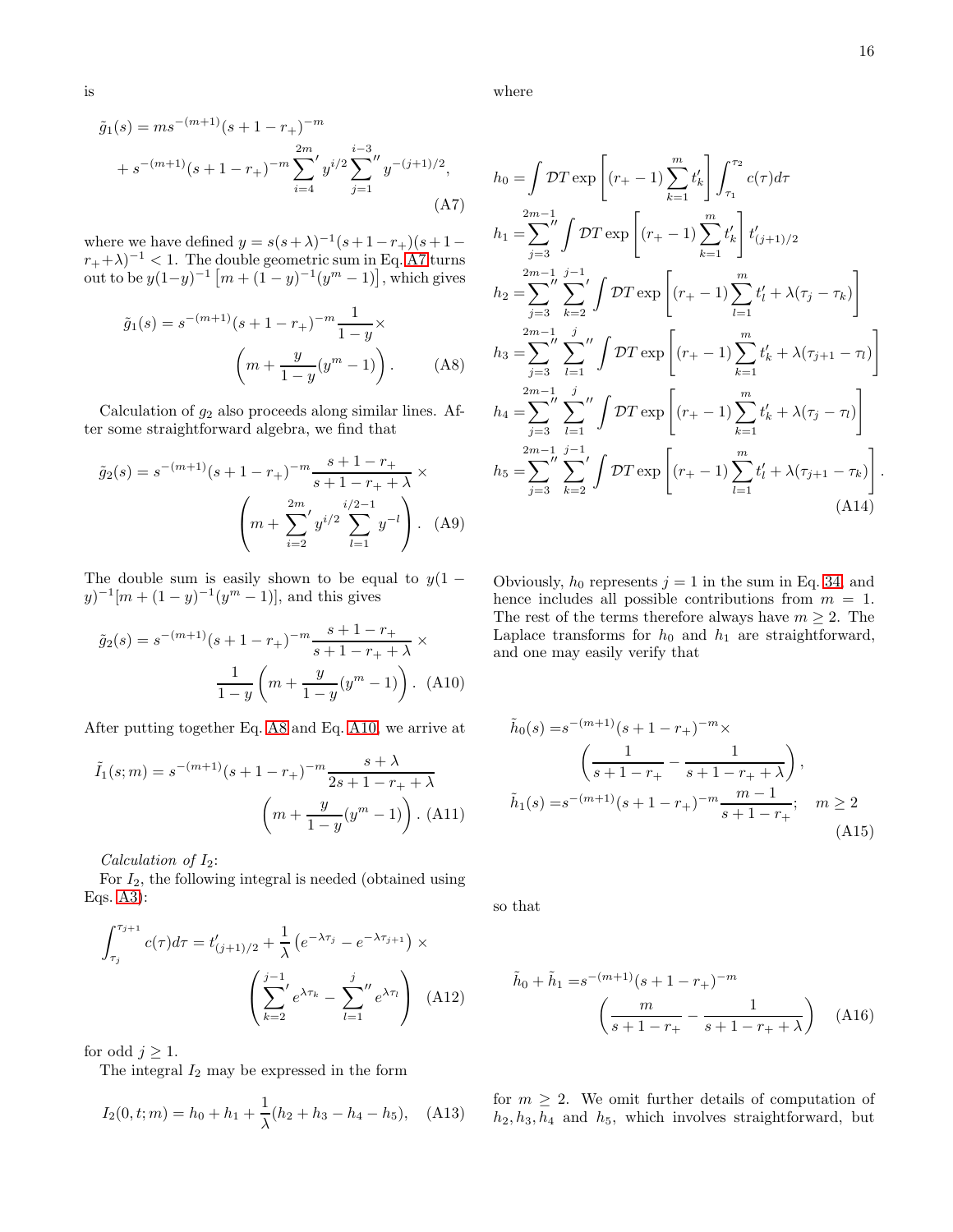somewhat tedious algebra. The results are (for  $m \geq 2$ )

$$
\tilde{h}_2(s) = s^{-(m+1)}(s+1-r_+)^{-m} \times
$$
\n
$$
\left(m + \frac{y^m - 1}{1 - y}\right) \frac{s}{\lambda} \frac{s+1-r_+ + \lambda}{2s+1-r_+ + \lambda}
$$
\n
$$
\tilde{h}_3(s) = s^{-(m+1)}(s+1-r_+)^{-m} \times
$$
\n
$$
\left(m + \frac{y(y^m - 1)}{1 - y} - (1 - y)\right) \left(\frac{s}{\lambda} + 1\right) \frac{s+1-r_+}{2s+1-r_+ + \lambda}
$$
\n
$$
\tilde{h}_4(s) = s^{-(m+1)}(s+1-r_+)^{-m} \times
$$
\n
$$
\left(m + \frac{y(y^m - 1)}{1 - y} - (1 - y)\right) \left(\frac{s}{\lambda} + 1\right) \frac{s+1-r_+ + \lambda}{2s+1-r_+ + \lambda}
$$
\n
$$
\tilde{h}_5(s) = s^{-(m+1)}(s+1-r_+)^{-m} \times
$$
\n
$$
\left(m + \frac{y^m - 1}{1 - y}\right) \frac{s}{\lambda} \frac{s+1-r_+}{2s+1-r_+ + \lambda}.
$$
\n(A17)

After putting together all the terms, we show that

$$
\tilde{I}_2(s; 1) = s^{-2}(s + 1 - r_+)^{-1}
$$
\n
$$
\left(\frac{1}{s + 1 - r_+} - \frac{1}{s + 1 - r_+ + \lambda}\right) \quad (A18)
$$

and for  $m \geq 2$ ,

$$
\tilde{I}_2(s;m) = s^{-(m+1)}(s+1-r_+)^{-m} \times \left(\frac{m(s+\lambda)}{(s+1-r_+)(2s+1-r_++\lambda)} + \frac{y^m - 1}{1-y} \frac{s}{(s+1-r_++\lambda)(2s+1-r_++\lambda)}\right)
$$
(A19)

# <span id="page-16-0"></span>APPENDIX B: RELATION BETWEEN  $G_{11}$  AND  $G_{00}$  FOR  $\alpha \neq 0$

In order to proof Eq. [37](#page-5-0) to be valid up to  $O(\alpha)$ , we first calculate the functions  $f_1(t)$  and  $f_2(t)$ . As in Eq. [31,](#page-4-9) in Eq. [39](#page-6-4)  $c' f_1(t)$  and  $c' f_2(t)$  are the  $O(\alpha)$  terms in  $G_{01}(0, c';t)$  and  $G_{11}(0, c';t)$ , respectively, when the channel does not allow entry of ions. The solution is obtained by solving the corresponding rate equations with the time-dependent rate  $r_-(t) = 1 + \alpha c' e^{-\lambda t}$ . The results are

$$
f_1(t) = - f(t),
$$
  
\n
$$
f_2(t) = -\frac{1}{\lambda} \left( \frac{1 - \lambda}{1 + r_+ - \lambda} e^{-(1+r_+)t} - \frac{1}{1 + r_+} e^{-(1+r_+ + \lambda)t} + \frac{\lambda r_+}{(1 + r_+)(1 + r_+ - \lambda)} e^{-\lambda t} \right).
$$
\n(B1)

Instead of Eq. [38,](#page-5-2) we now write a relation between the

full propagators  $\Pi$  with  $0 \le t' \le t$ :

$$
G_{01}(0,0;t) = \sum_{j} \int_{0}^{1} dc' \int_{0}^{1} dc \Pi_{0j}(0,0;t',c')\Pi_{j1}(t',c';t,c)
$$

$$
= \int_{0}^{1} dc'\Pi_{00}(0,0;t',c')G_{01}(t',c';t)
$$

$$
+ \int_{0}^{1} dc'\Pi_{01}(0,0;t',c')G_{11}(t',c';t). \quad (B2)
$$

After substituting Eq. [39](#page-6-4) into Eq. [B2,](#page-16-3) we find that

<span id="page-16-5"></span><span id="page-16-3"></span>
$$
G_{01}(0, c_0 = 0; t) = G_{00}(0, c_0 = 0; t')G_{01}(t', c' = 0; t)
$$
  
+ 
$$
G_{01}(0, c_0 = 0; t')G_{11}(t', c' = 0; t)
$$
  
+ 
$$
\alpha (f_1(t - t')\langle c'(t')\rangle_0 + f_2(t - t')\langle c'(t')\rangle_1) + O(\alpha^2),
$$
  
(B3)

where  $\langle c'(t')\rangle_0$  and  $\langle c'(t')\rangle_1$  were defined in Eq. [13.](#page-3-6) Let us now take the limit of  $t' \to 0$  as in the case without feedback, and express the Green's function  $G_{11}$  in terms of  $G_{00}$ . The result, to  $O(\alpha)$  is

<span id="page-16-4"></span>
$$
G_{11}(0, c_0 = 0; t) = 1 - G_{00}(0, 0; t)
$$
  
+ 
$$
\frac{1}{\partial_t G_{00}(0, 0; t)|_{t=0}} \left[ \partial_t G_{00}(0, 0; t) - \alpha \left( f_1(t) \partial_{t'} \langle c'(t') \rangle_0 |_{t'=0} + f_2(t) \partial_{t'} \langle c'(t') \rangle_1 |_{t'=0} \right) \right].
$$
  
(B4)

It is easy to see now that both the time derivatives of  $\langle c'(t') \rangle_{0/1}$  in the previous equation vanish, simply because they are defined in Eq. [13](#page-3-6) with an initial condition  $c(0) = 0$  by construction. This is easily seen by first solv-ing Eq. [5](#page-2-3) to find  $\langle c(t) \rangle$  to order  $\alpha = 0$ , and the result is

$$
\langle c(t) \rangle = \frac{r_+}{(1+r_+)} \left( 1 - \frac{1}{1+r_+ - \lambda} \times \left[ (1+r_+)e^{-\lambda t} - \lambda e^{-(1+r_+)t} \right] \right) + O(\alpha), \quad (B5)
$$

whose time derivative vanishes at  $t = 0$ . But, since  $\langle c(t)\rangle = \langle c(t)\rangle_0 + \langle c(t)\rangle_1$  and since  $\partial_t \langle c(t)\rangle_0/1|_{t=0} \geq 0$ , it follows that  $\partial_t \langle c(t) \rangle_{0/1}|_{t=0} = 0$  in Eq. [B4](#page-16-4) and this leads to Eq. [37.](#page-5-0)

# <span id="page-16-2"></span>APPENDIX C: CALCULATION OF  $\langle c \rangle_0$  AND  $\langle c \rangle_1$

In this appendix, we compute  $\langle c(t) \rangle_0$ , whose long-time limit gives  $\langle c \rangle_0$ . Note that, in accordance with Eq. [B3,](#page-16-5) this quantity needs to be computed only to the zeroth order in  $\alpha$ . This can be done using the probability functional  $\mathcal{P}_{00}$  from Eq. [23.](#page-4-4) We therefore define

<span id="page-16-1"></span>
$$
\langle c(t) \rangle_0 = \sum_{m=0}^{\infty} \int \mathcal{D}T \mathcal{P}_{00}[0, t; \{t_i\}, \{t'_i\}; 2m]c(t), \quad \text{(C1)}
$$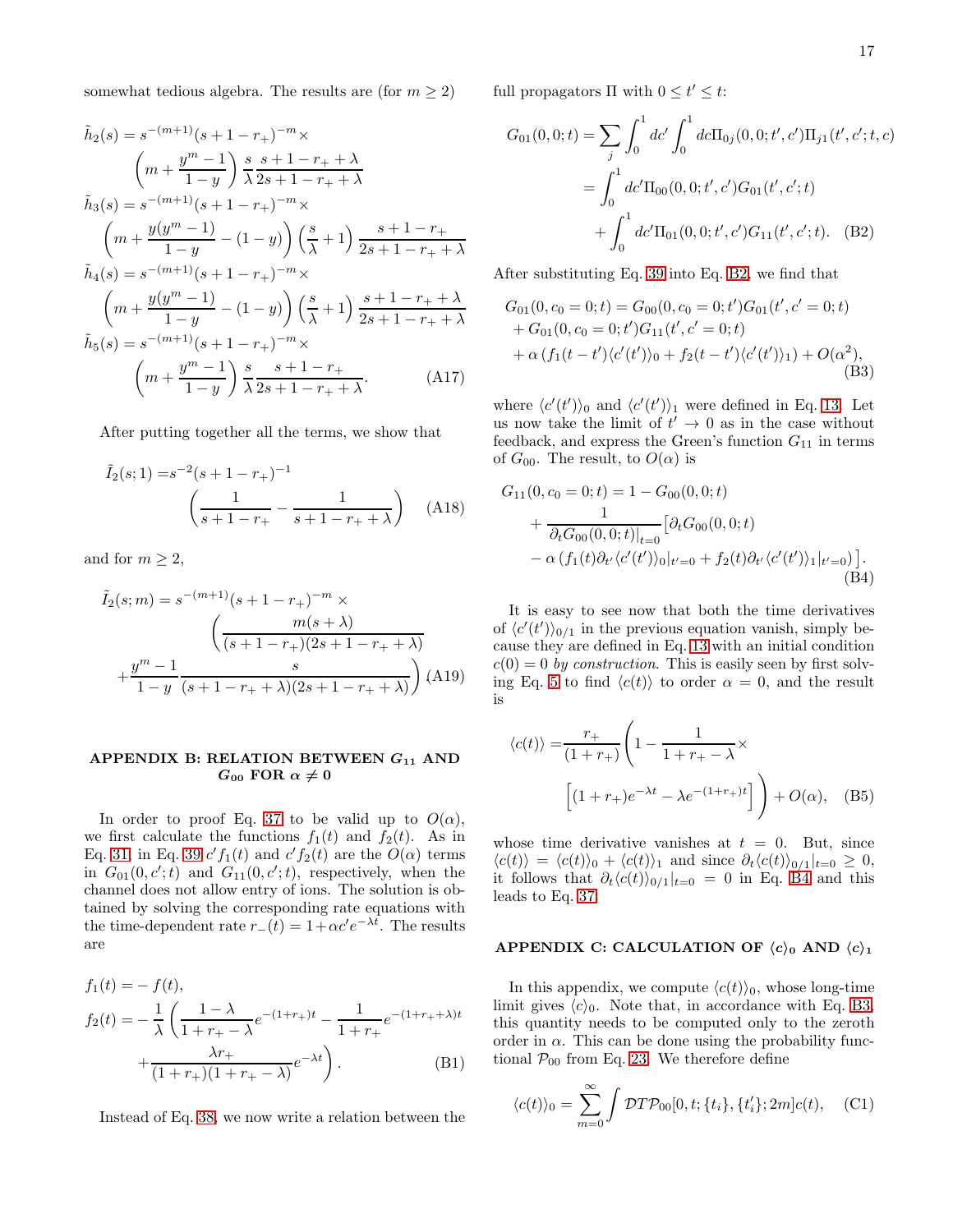where  $c(t) = e^{-\lambda t} \sum_{j=1}^{\prime \prime 2m-1} \left( e^{\lambda \tau_{j+1}} - e^{\lambda \tau_j} \right)$  from Eq. [5.](#page-2-3) Further calculations are done with the aid of Laplace transforms and using the generalized convolution theorem (Eq. [A1\)](#page-14-0). We omit further details, and simply give the final result for the Laplace transform  $\langle \tilde{c}(s) \rangle_0$ :

$$
\langle \tilde{c}(s) \rangle_0 = \frac{r_+ \lambda}{s(s + \lambda)(s + 1 + r_+)(s + 1 + r_+ + \lambda)}.
$$
 (C2)

The steady state value is obtained after inversion  $s \to t$ and taking the limit  $t \to \infty$  and is easily found to be

$$
\langle c \rangle_0 = \frac{r_+}{1 + r_+} \frac{1}{1 + r_+ + \lambda},\tag{C3}
$$

from which we also find

$$
\langle c \rangle_1 = \langle c \rangle - \langle c \rangle_0 = \frac{r_+}{1 + r_+} \frac{r_+ + \lambda}{1 + r_+ + \lambda}.
$$
 (C4)

$$
B_2 = -\frac{r_+ \lambda}{(1 + r_+)^3 (1 + r_+ - \lambda)^3 (1 + r_+ + \lambda)^2} \times
$$
  
\n
$$
[(\lambda - 1)r_+^4 + (\lambda - 1)(2 - \lambda)r_+^3 - \lambda(\lambda^2 - 4\lambda + 1)r_+^2
$$
\n
$$
+(\lambda^4 - \lambda^3 + 7\lambda^2 - 7\lambda + 2)r_+
$$
\n
$$
-(\lambda - 1)(\lambda^3 - \lambda^2 - 3\lambda + 1)]
$$
\n
$$
C_2 = \frac{r_+ \lambda}{(1 + r_+)^3 (1 + r_+ - \lambda)^3 (1 + r_+ + \lambda)^2 (1 + r_+ + 2\lambda)} \times
$$
\n
$$
[r_+^6 + (1 + \lambda)r_+^5 - (3\lambda^2 - 5\lambda + 6)r_+^4
$$
\n
$$
+(\lambda^3 + 4\lambda^2 + 6\lambda - 14)r_+^3
$$
\n
$$
+(2\lambda^4 + \lambda^3 + 18\lambda^2 - 2\lambda - 11)r_+^2
$$
\n
$$
+(\lambda^4 + 3\lambda^3 + 12\lambda^2 - 7\lambda - 3)r_+ + \lambda(\lambda^3 + \lambda^2 + \lambda - 3)]
$$
\n
$$
D_2 = -\frac{r_+ \lambda(r_+ - 1)}{(1 + r_+)^3 (1 + r_+ + \lambda)(1 + r_+ + 2\lambda)}
$$
\n
$$
E_2 = -\frac{r_+ \lambda^2(\lambda - 1)}{(1 + r_+)^3 (1 + r_+ - \lambda)^3 (1 + r_+ + \lambda)^2} \times
$$
\n
$$
[r_+^3 + 3r_+^2 + (3 - \lambda^2)r_+ - (\lambda^2 - 1)]
$$
\n
$$
F_2 = -\frac{r_+ \lambda^2}{(1 + r_+)^2 (1 + r_+ - \lambda)^2 (1 + r_+ + \lambda)}
$$

# <span id="page-17-0"></span>APPENDIX D: LIST OF COEFFICIENTS IN THE FIRST ORDER TERMS

1. Correlation functions

2. Response functions

$$
B_1 = -\frac{r_+}{(1+r_+)^3(1+r_+ - \lambda)^2\lambda(1+r_+ + \lambda)} \times
$$
  
\n
$$
[-(\lambda - 1)r_+^4 - (\lambda - 1)(2 - \lambda)r_+^3 + \lambda(\lambda^2 - 2\lambda - 1)r_+^2 + (-\lambda^4 + \lambda^3 - 3\lambda^2 + 3\lambda - 2)r_+ + (\lambda - 1)^2(\lambda + 1)(\lambda - 1)]
$$
  
\n
$$
C_1 = -\frac{2r_+^2\lambda}{(1+r_+)^2(1+r_+ - \lambda)^2(1+r_+ + \lambda)}
$$
  
\n
$$
D_1 = \frac{r_+(r_+^2 - 1)}{(1+r_+)^3\lambda(1+r_+ + \lambda)}
$$
  
\n
$$
E_1 = \frac{r_+(\lambda - 1)}{(1+r_+)^2(1+r_+ - \lambda)}
$$

$$
B_3 = -\frac{1}{\lambda(1+r_+)^2(1+r_+-\lambda)^2} \left[ -(\lambda-1)r_+^3 + (2\lambda^2 - 4\lambda + 1)r_+^2 + (-\lambda^3 + 2\lambda^2 - \lambda - 1)r_+ - (\lambda-1)^2 \right]
$$
  

$$
C_3 = -\frac{r_+ \lambda}{(1+r_+)^2(1+r_+-\lambda)^2}
$$
  

$$
D_3 = \frac{r_+^2 - \lambda - 1}{(1+r_+)^2\lambda(1+r_++\lambda)}
$$
  

$$
E_3 = \frac{\lambda-1}{(1+r_+)(1+r_+-\lambda)}
$$